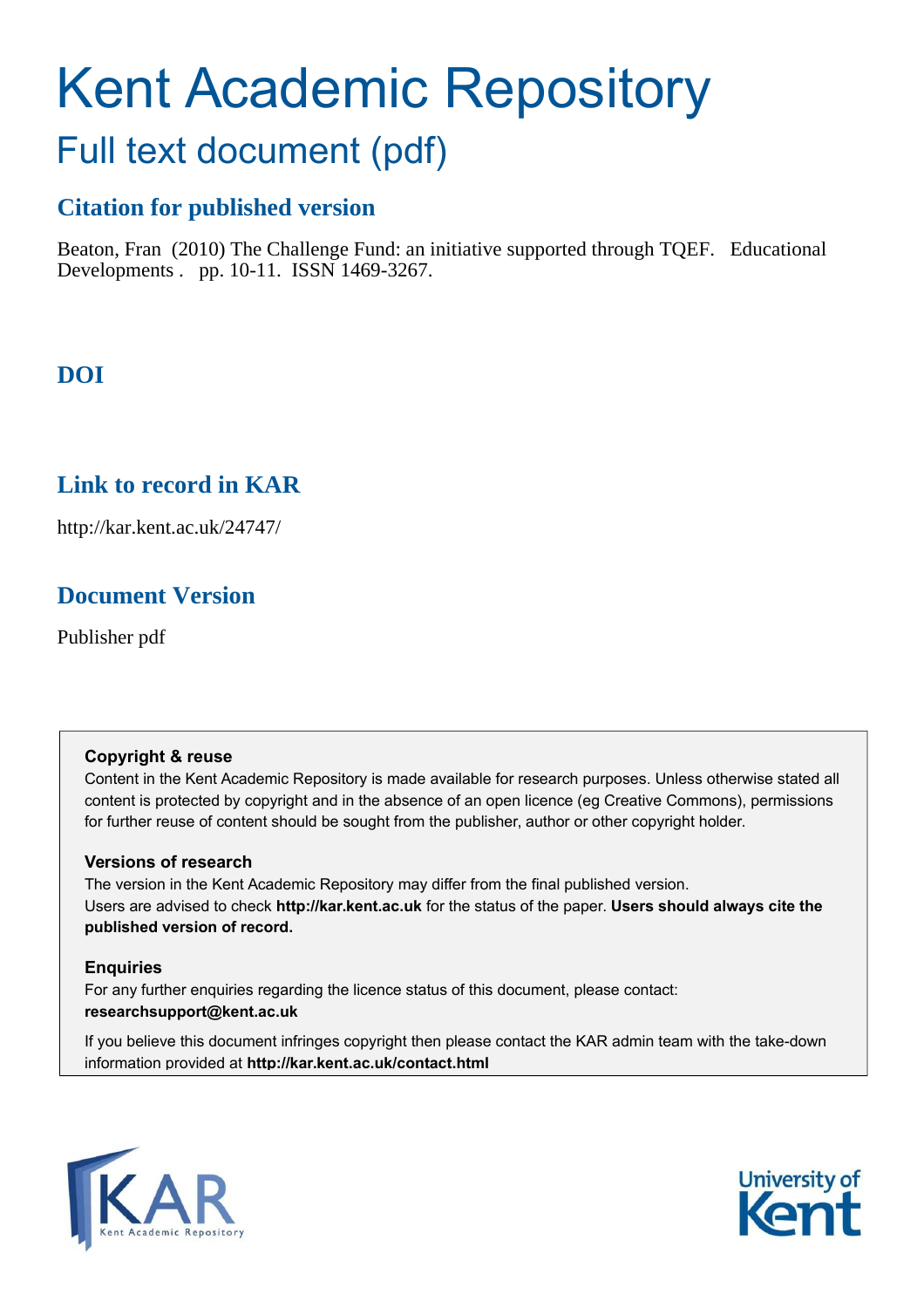# EDUCATIONAL **DEVELOPMENTS**



**The Magazine of the Staff and Educational Development Association Ltd (SEDA)**

Issue 11.1 **March 2010 ISSN 1469-3267**

### £8 **Cover price (UK only) Contents**

- **1 The new SEDA Fellowships scheme** Stephen Bostock
- **5 Enabling learning and teaching research to inform strategic development and decision-making: institutional research in practice!** Alison Halstead
- **8 SEDA Seminar The Framework for HE and the QAA Institutional Review** James Wisdom and Julie Hall
- **10 The Challenge Fund: an initiative supported through TQEF** Fran Beaton
- **12 CETL 'networks': a personal reflection** Sue Morón-García
- **15 Development of a Community of Learning: A Feasibility Study** Sara Briscoe and Dr Sean Wellington
- **19 Learning and Teaching Support is it all about the timing?** Gary Heywood-Everett and Dawn Harrison
- **23** Core and/or periphery: Where's  **the warmth coming from in graduate student support?** Ian Brailsford and Susan Carter
- **26 Ethnicity and Degree Attainment** Mark Warnes, Jaki Lilly, and Berenice Rivera Macías
- **28 SEDA News**

#### **SEDA Ltd**

Woburn House, 20 - 24 Tavistock Square London WC1H 9HF Tel 020 7380 6767 Fax 020 7387 2655 E-mail office@seda.ac.uk

More information about SEDA's activities can be found on our website:

#### **www.seda.ac.uk**

Registered in England, No.3709481. Registered in England and Wales as a charity, No.1089537

## The new SEDA Fellowships scheme

**Stephen Bostock, Keele University** 

#### **What are SEDA Fellowships?**

In 1992, SEDA developed the teacher accreditation scheme for university programmes for new teaching staff, thus providing a national teaching qualification for the participants. This raised the question, if SEDA was providing a qualification for university teachers, what qualification did those accrediting the programmes for SEDA have? There was a need for a qualification for staff and educational developers and the SEDA fellowship scheme was launched in 1994. There are currently 33 full fellowship holders (FSEDAs), with 40 registered for the scheme. From the start it was available internationally and there have been a significant number of fellowship holders from outside the UK. It remains the only professional qualification available to educational/academic developers.

As an early Handbook states (Castley, 1997), a SEDA fellowship is:

- The professional qualification most relevant to the work of staff and educational developers
- A qualification based on achieving specific Objectives central to the work
- A qualification based on demonstrating adherence to SEDA's professional Values
- An indication of ongoing professional development.

When someone registered for the scheme, he or she was given an existing fellowship holder as a mentor and proceeded to develop a portfolio that was then assessed by two other fellowship holders, who conducted an interview. While every fellowship holder that I know found it hard work, and the interview was inevitably stressful to a degree, it was also a hugely developmental process: not merely collecting or generating the evidence for the portfolio but reflecting on it in writing, in the mentoring, and in the interview.

 *ëThe Fellowship is not merely an assertion of professional competence. To undertake it is to "practise what we preach". Reflective practice is at the heart of the values of staff and educational development.í* (Beaty, 2003)

The fellowship award is a 'best practice' scheme, not a 'minimum competence' scheme. It is not a long-service medal, or automatic by the accumulation of experience. It is also not a one-off certificate: good standing is maintained by submitting annual reports on one's professional development, and an annual continuing professional development event is held before the annual conference. Fellows have a commitment to mentor or assess later fellowship registrants.

#### **Associate Fellowships**

However, while the numbers in the scheme in the 1990s were healthy, the process of gaining a fellowship (FSEDA) was daunting and, in some cases, prolonged. The

## **SEDA** Supporting and Leading Educational Change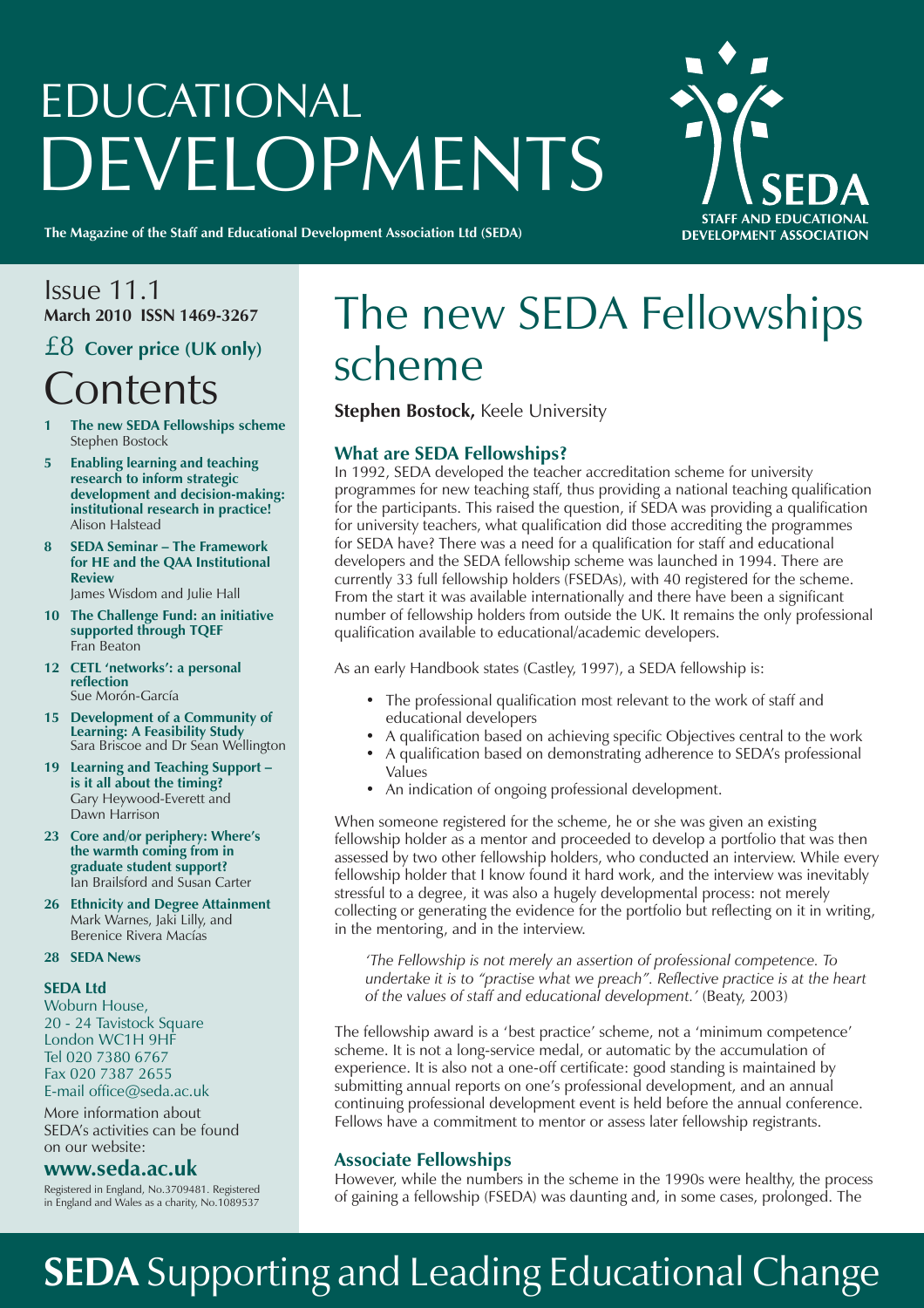#### EDUCATIONAL DEVELOPMENTS **The Magazine of SEDA**

### Issue 11.1 2010

### Editorial Committee

**Fran Beaton** University of Kent

**Alex Bols** National Union of Students

**Professor Anthony Brand** Independent Educational Consultant

**Dr Vivienne Caruana** Leeds Metropolitan University

**Helen Gale** University of Wolverhampton

**Elizabeth Grant** University College London

**Steve Outram** The Higher Education Academy

**Ann Oxley** Sheffield Hallam University

**Dr David Ross** University of the West of Scotland

**Rachel Segal** The Higher Education Academy

**Professor Lorraine Stefani FSEDA**

Auckland University, NZ

**Professor James Wisdom** Higher Education Consultant

### 2010 (Vol.11) **Annual Subscription Rates**

Individual subscriptions are £32 sterling per year (4 issues) within the UK. Overseas subscribers should add £5 sterling postage and packing for delivery within the EU or £8 sterling for the rest of the world.

Packs of 10 copies (each copy containing 4 issues) are available for £240 sterling.

All orders should be sent to the SEDA Office, either with payment or official order.

NB SEDA members automatically receive copies of *Educational Developments.*

scheme was clearly not going to encompass a significant proportion of SEDA' s membership. The fellowship was intended to be a community, but it would be a small one. In contrast, the population of academic developers was growing and becoming more diverse, and the original fellowship did not seem relevant to, or achievable by, many of them.

To widen the scope of the fellowship, the associate fellowship (AFSEDA) was developed in 1997. This required a reduced number of examples of evidence for many of the scheme's required Outcomes, and did not require a demonstration of two of the Outcomes (initiating advances in theory or practice, and being an advocate for staff or educational development). Unfortunately, this 'subset' AFSEDA scheme did not attract its intended audience and it only awarded two associate fellowships.

The fellowship scheme was clearly important and it did not ossify. In 2002, with Helen King as its chair, the Fellowships Committee undertook a review of the whole scheme. As a result, the requirements were simplified but the essentials of the process remained − individual mentoring, portfolio production and assessment with an interview. The revised version was approved in June 2003 by the SEDA Executive and has been in place until December 2009.

#### **The Professional Development Framework**

Meanwhile, the 'teacher accreditation' scheme had been replaced by the Professional Development Framework (PDF). When it was formed, the Institute for Learning and Teaching in HE, and then its successor the HE Academy, were given the remit for national accreditation of initial teacher development programmes. SEDA's activity in teacher accreditation thus declined but, responding to the growing need for initial and continuing professional development beyond initial teacher development, SEDA created a new, generic framework − the PDF. Within this, SEDA could, and did, develop and operate a number of national accreditation schemes for a wide range of roles. By 2008, the PDF Committee had developed 16 'named awards' (Pilkington, 2007), each one operating in an analogous manner to the earlier teacher accreditation scheme. Examples of named awards are Embedding Learning Technologies, Action Research, External Examining, and Enhancing Research Practice. Each named award can be used to accredit different programmes (or processes or pathways) in many institutions. There are currently 71 such programmes accredited (or 'recognised') in 26 institutions, with many more registered for the process.

The requirements for each named award are the SEDA professional Values, plus four 'Core Outcomes' of reflection on one's professional development (Table 1), plus a number of Specialist Outcomes particular to that named award. To be recognised by SEDA, a programme must show that its participants will be able to demonstrate all of these. Unsurprisingly, the fellowships scheme also required demonstration of the same SEDA Values and the Core Outcomes (in a different wording), but at the time fellowships were not part of the PDF.

#### **SEDA Values**

| A) An understanding of how people learn                                       |
|-------------------------------------------------------------------------------|
| B) Scholarship, professionalism and ethical practice                          |
| C) Working in and developing learning communities                             |
| D) Working effectively with diversity and promoting inclusivity               |
| Continuing reflection on professional practice<br>E)                          |
| Developing people and processes<br>F)                                         |
|                                                                               |
| <b>Core Outcomes</b>                                                          |
| 1. Identify your own professional development goals, directions or priorities |
| 2. Plan for your initial and/or continuing professional development           |
| 3. Undertake appropriate development activities                               |
| 4. Review your development and practice, and the relations between them       |

*Table 1 Values and Core Outcomes of all PDF named awards*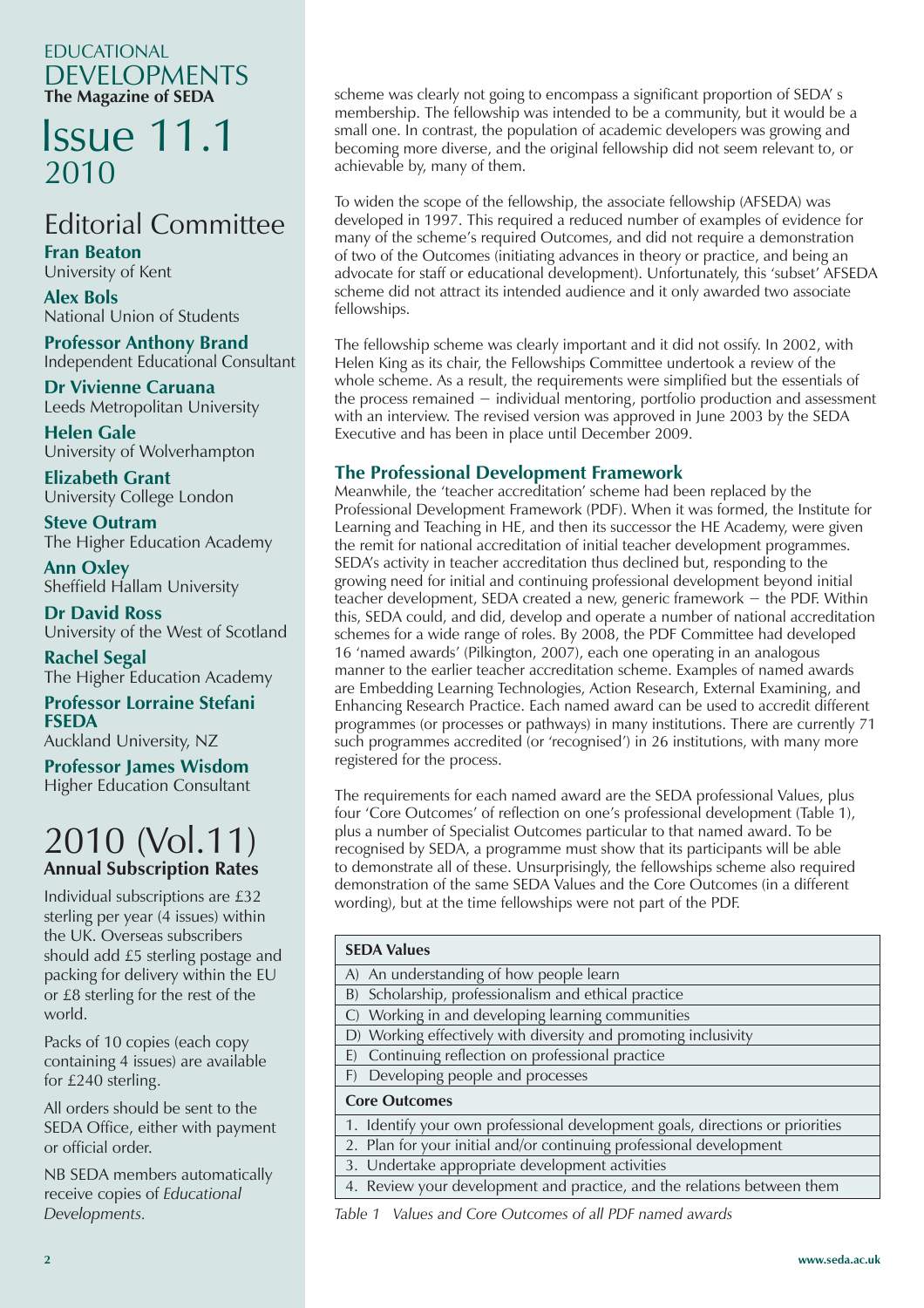When participants pass these PDF-recognised programmes, they each receive from SEDA a certificate for that named award − a professional qualification. Each year SEDA issues around 600 such certificates.

The institutional programmes or pathways recognised by SEDA PDF do not need to be courses; they can be collections of activities or schemes of internal accreditation. If they are courses, there is no requirement for them to provide academic credits. This makes recognition using the PDF very flexible, making it simple to recognise SEDA's own courses for an award, including ones that give entry to the fellowship, as we shall see.

As the PDF Committee developed named awards for different roles, it became clear that one or more named awards were needed to provide qualifications for staff and educational (or academic) developers, and that the first and possibly only programme provider would be SEDA itself. Two named awards were developed with funding from the HE Academy: Staff and Educational Development; and Leading Staff and Educational Development. A SEDA Professional Development Course (SEDA, 2009) was developed for each named award, aimed at a national audience. The courses were recognised by the PDF Committee, with the SEDA Fellowships Committee being the 'institutional' provider. The significant point here is that, as well as providing a PDF Certificate (PDF-SED or PDF-LSED) to successful participants since 2003, these courses also gave entrance to the fellowship, replacing the AFSEDA scheme by portfolio, described earlier. These two Professional Development Courses have been successful, running six times in total, with 47 participants of whom 21 have become AFSEDAs. This was one stimulus for the current revision of the scheme for full fellowship, described next.

#### **Fellowships for the new context**

In the years since the fellowships scheme began, much has changed in UK higher education. Educational developers are more numerous, varied and (sometimes) influential. There is now even more need for a professional qualification for academic developers, but it needs to be attractive to a larger and more diverse audience than the current scheme is proving. Also, in the spirit of the initial fellowship scheme, it should not be simply an awarded certificate but a membership of a professional community committed to continuing development. A revision of the fellowship is needed to address the new context while retaining the status and developmental nature of the original scheme.

Following earlier discussions led by the SEDA Co-chairs, an Awards and Courses group met prior to the June 2009 Executive Committee, which approved the group's recommendations and set up another working group to develop the fellowship scheme further. This met in the summer and its recommendations for a new scheme were largely accepted by the September Executive Committee. The 2009 annual fellowship CPD event was a discussion of the new scheme, led jointly by the chairs of the PDF Committee (myself) and the Fellowships Committee (Clare Pickles). A workshop at the November conference, led by myself and Ruth Pilkington, also discussed the scheme. At both events the response to the outline scheme was positive. The December 2009 Executive Committee made decisions on the process of

developing the new scheme and on transition arrangements to support registrants on the old scheme.

In outline, there are to be three types of fellowship − associate fellow, fellow and senior fellow:

- A new associate fellowship award will be developed, to be attractive to and simple for many SEDA members to undertake. It is aimed at early career developers or those in a part-role involving academic development such as departmental learning and teaching co-ordinators
- The current associate fellowship award will be relabelled as the fellowship award; SEDA's current PDF-recognised Professional Qualification Courses will continue but will in future thus provide the FSEDA award rather than the AFSEDA award
- The current full fellowship award (FSEDA) will be redeveloped as a new, senior fellowship SFSEDA based on revised Specialist Outcomes. All three fellowship awards will use the SEDA Values and the PDF Core Outcomes.

As all three awards will be recognised using the PDF, the quality assurance of these programmes will be managed by the PDF Committee rather than by the Fellowships Committee, which has closed. The PDF named awards to be used to recognise these fellowship programmes/pathways provide the Specialist Outcomes that participants will need to demonstrate to gain the fellowship awards (Table 2), together with the Values and Core Outcomes (Table 1). In the PDF recognition of programmes (or pathways) in other organisations, the programme outcomes need to be mapped convincingly to the named award Specialist Outcomes. In the case of SEDA's own programmes/pathways for fellowship awards, they are the same as the named award Specialist Outcomes (and Values and Core Outcomes) – a perfect mapping.

While the outcomes to be demonstrated to gain each of the fellowship awards are, therefore, now decided, many other details of support and assessment need to be developed for the new AFSEDA and the SFSEDA before they are ready for PDF recognition and then use. On the other hand, the two existing PDF named awards (Staff and Educational Development, and Leading Staff and Educational Development) and the current professional qualification courses recognised under them, remain essentially unchanged, except that they will award FSEDA instead of AFSEDA. These will be the normal routes to full fellowship in future. An additional individual assessment route to (new) FSEDA will be possible where appropriate.

Professor Ranald Macdonald FSEDA was asked by the December Executive Committee to lead the detailed development of the new AFSEDA and SFSEDA schemes, with a view to launch by the 2010 annual conference. The new AFSEDA scheme will be a process rather than a programme, with a short submission to an assessment panel, addressing the new AFSEDA award Specialist and Core Outcomes, and Values (Tables 1 and 2).

For the new senior fellowship there is a paramount need to retain the spirit and status of the original fellowship award,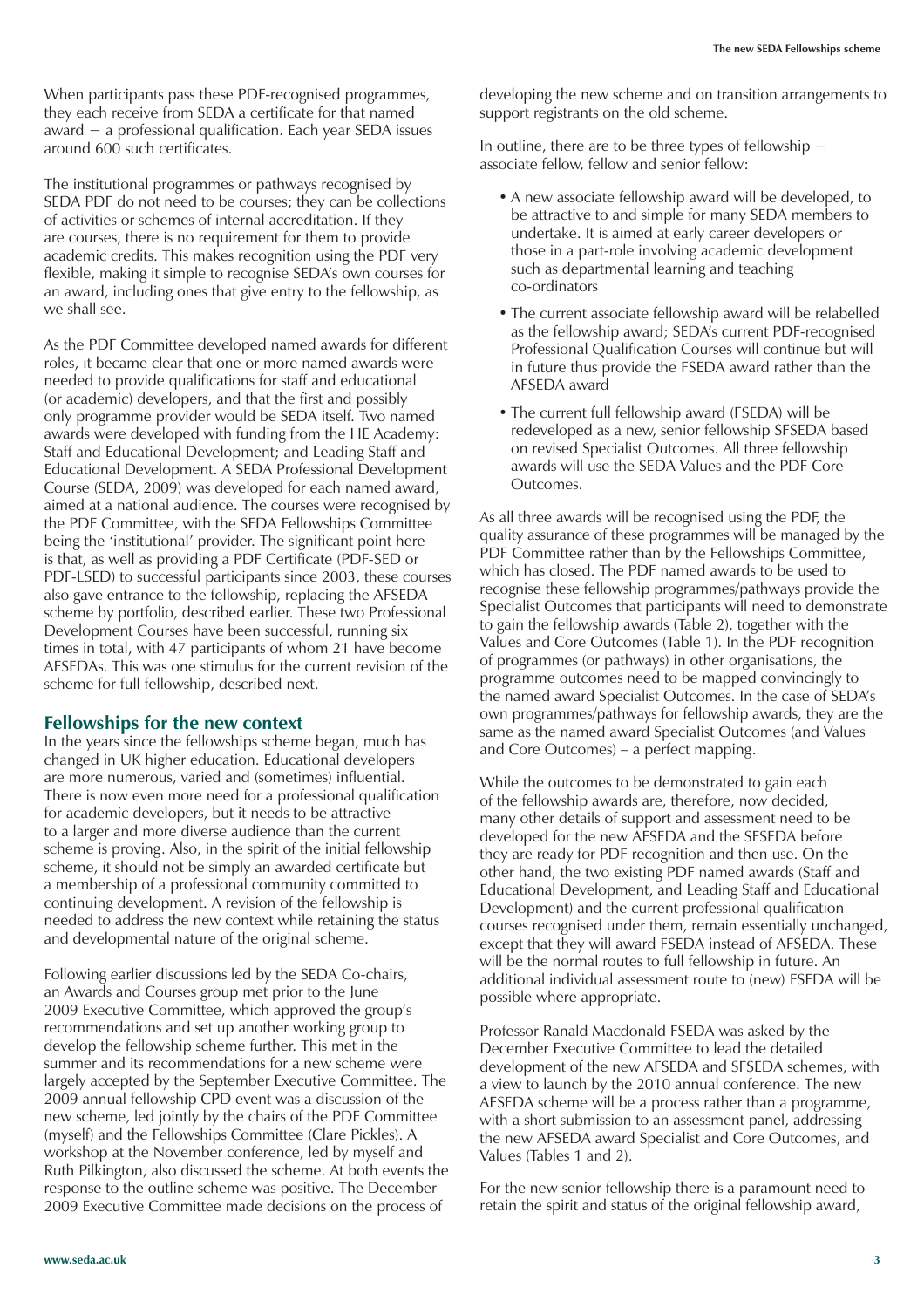| Old fellowship                                                                                                                                                                                                                                                                                                                                                                                                                                                                                                                                        | New fellowship                                                                                                                                                                                                                                                                                                                                                        |
|-------------------------------------------------------------------------------------------------------------------------------------------------------------------------------------------------------------------------------------------------------------------------------------------------------------------------------------------------------------------------------------------------------------------------------------------------------------------------------------------------------------------------------------------------------|-----------------------------------------------------------------------------------------------------------------------------------------------------------------------------------------------------------------------------------------------------------------------------------------------------------------------------------------------------------------------|
| <b>Fellow, FSEDA</b><br>Outcomes                                                                                                                                                                                                                                                                                                                                                                                                                                                                                                                      | <b>Senior Fellow, SFSEDA</b><br>PDF specialist outcomes                                                                                                                                                                                                                                                                                                               |
| 1. Adopt an appropriate<br>approach to the planning,<br>design, delivery and<br>evaluation of a range of staff<br>and educational development<br>activities<br>2. Demonstrate expertise in<br>three specialist topics<br>3. Have a critical and<br>scholarly approach to your<br>own professional practice and<br>development<br>4. Demonstrate a<br>commitment to the<br>underpinning SEDA Values<br>5. Have actively promoted<br>staff and educational<br>development                                                                               | a) Reflect critically<br>on your practice and<br>attainments in staff and<br>educational development<br>in multiple contexts<br>b) Contribute to the<br>improvement of<br>education through<br>staff and educational<br>development<br>c) Give service to the<br>community of<br>developers<br>d) Contribute to the<br>body of professional<br>knowledge and practice |
| <b>Associate Fellow, AFSEDA</b>                                                                                                                                                                                                                                                                                                                                                                                                                                                                                                                       | <b>Fellow, FSEDA</b>                                                                                                                                                                                                                                                                                                                                                  |
| Current specialist outcomes<br>for PDF-Staff and Educational<br>Development (those for<br>Leading SED are similar):<br>a) Identify goals for staff and<br>educational development<br>processes<br>b) Plan staff and educational<br>development processes<br>towards achievement of these<br>goals<br>c) Facilitate processes to<br>achieve the agreed goals<br>d) Monitor and evaluate<br>the effectiveness and<br>the acceptability of the<br>development processes<br>e) With the client, identify<br>appropriate follow-up<br>development activity | Unchanged apart from<br>the fellowship name                                                                                                                                                                                                                                                                                                                           |
| None exists                                                                                                                                                                                                                                                                                                                                                                                                                                                                                                                                           | <b>Associate Fellow,</b><br><b>AFSEDA</b><br>a) Implement a staff or                                                                                                                                                                                                                                                                                                  |
|                                                                                                                                                                                                                                                                                                                                                                                                                                                                                                                                                       | educational development<br>activity<br>b) Evaluate the activity<br>and its implications for<br>your continuing<br>professional development                                                                                                                                                                                                                            |

*Table 2 The Specialist Outcomes of the PDF named awards leading to the new fellowships*

while developing an effective new process that addresses the assessment of the new SFSEDA Specialist Outcomes, the Core Outcomes and the Values, along with support for registrants. Their claim for their achievements against

the Core and Specialist Outcomes, and the Values, will be submitted to an assessment panel. The fellowships external examiner role will be retained.

#### **Existing fellowship holders and registrants**

What are arrangements for existing fellowship holders? Existing AFSEDAs will be allowed an automatic change of award to the new FSEDA, because that scheme's outcomes have not changed. Existing FSEDAs will not have an automatic change to SFSEDA but will be provided with a 'fast-track' process to address the new SFSEDA Specialist Outcomes. Details will be provided later this year.

Existing registrants for a fellowship will not be disadvantaged. Until the end of 2011, they can complete their current fellowship scheme, now being managed by Peter Kahn FSEDA. Alternatively, they have the option of switching to one of the new schemes.

For all fellowships there will remain a requirement for sharing annual reflections on our continuing professional development, but the current process will be reviewed. While retaining the principle of peer review within a community of fellowship holders, if the new AFSEDA does indeed attract large numbers, then an online medium for collecting and sharing reports seems likely.

#### **SEDA Fellowships in the new UK landscape**

If you work in the UK HE sector, the new scheme will seem familiar − resembling the HE Academy's fellowships based on the three levels of the UK Professional Standards Framework for university teachers. Indeed, the two existing PDF awards (SED and LSED) for courses leading to the new FSEDA, have already been mapped against level 2 of the UKPSF (Pilkington, 2007). However, teaching and academic development have important differences as well as similarities. Furthermore, the UKPSF is currently being reviewed. SEDA's new fellowship has been developed to recognise best practice in academic development. While the new scheme has some parallels with that for university teachers, it is being designed by SEDA for the benefit of our members, and of the national and international academic development community.

#### **References**

Beaty, L. (2003) *Fellowship Handbook*, foreword, SEDA.

Castley, A. (1997) SEDA *Fellowships Schemes,* SEDA, p. 4.

Pilkington, R. (2007) *SEDA PDF* – *a tool for supporting and structuring continuing professional development frameworks,* SEDA Special 21.

SEDA (2009) 'Supporting and leading educational change: courses and professional qualifications' (http://tinyurl.com/ SEDAcourses).

*Acknowledgements: this is an account of work by many members of the SEDA Executive and the PDF Committee; it has been improved by comments from Ranald Macdonald, Tony Brand and James Wisdom.*

**Dr Stephen Bostock** FSEDA NTF is Head of the Learning Development Unit at Keele University and currently Chair of the PDF Committee. *(This account follows Executive Committee on 25 February 2010.)*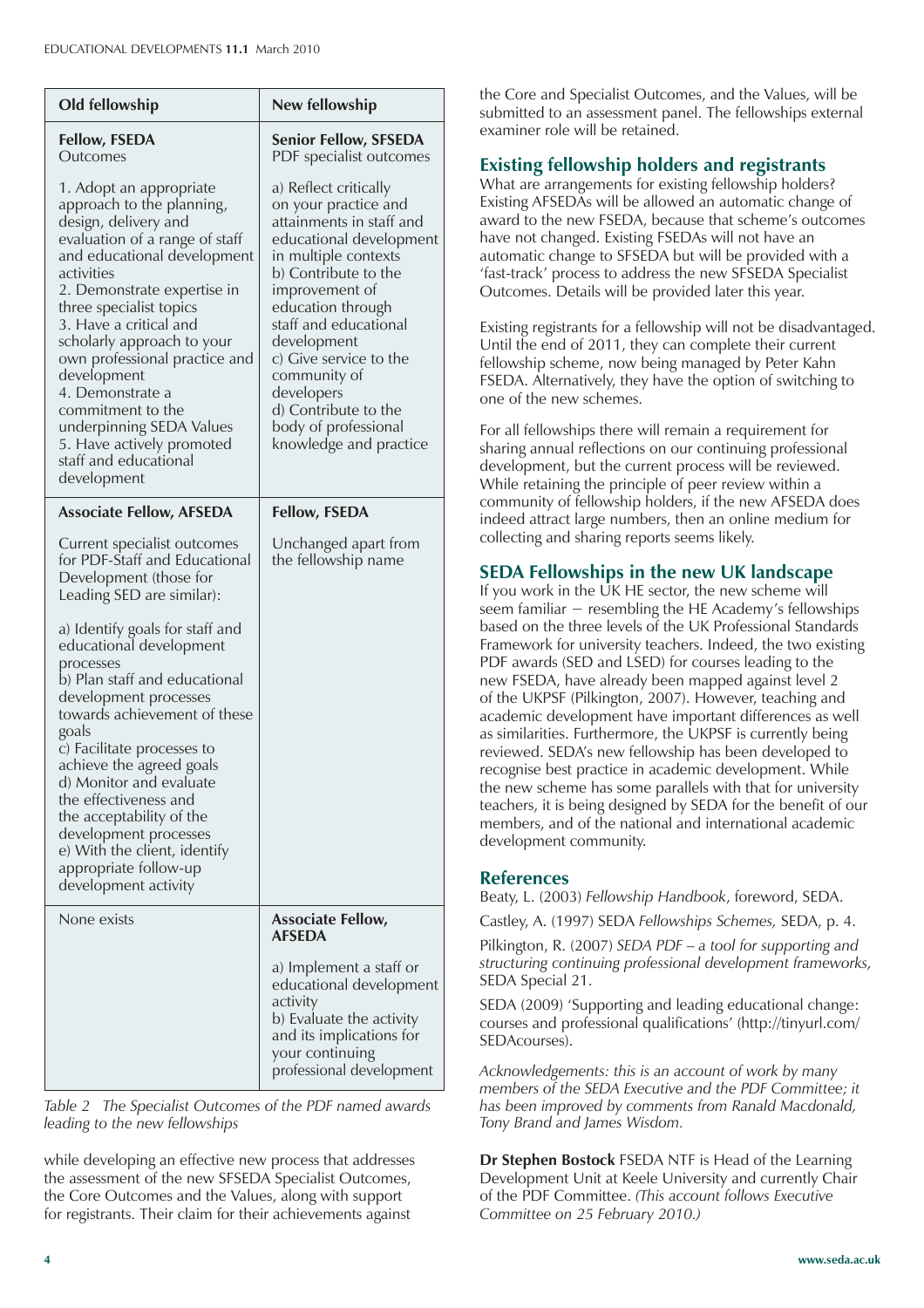# Enabling learning and teaching research to inform strategic development and decisionmaking: institutional research in practice!

**Alison Halstead,** Aston University

#### **Introduction**

This article highlights some of the challenges for senior management in the next few years and stresses the importance of the management information they receive to ensure that they are able to make strong and robust decisions. It then presents some of the key changes that Aston's new Strategic Plan and Learning and Teaching Strategy brought about, and through three examples illustrates how the new structures are enabling staff and students to feed into strategic planning through evaluation and research. The article concludes with some of the ongoing challenges for management.

#### **Context**

After a decade or more of well-funded higher education we are all aware that the landscape is changing. The recent white paper 'Higher Ambitions' (BIS, 2009) made it clear that there will be further challenges: a major push to genuinely widen participation, to provide lifelong learning, to provide greater support for the local business community whilst maintaining our first-class research in a climate of less funding! There is no question that we are about to enter an era when some institutions will decline and perhaps even close, some will merge and others will continue to grow stronger.

So what are the critical factors that determine these outcomes and what can we do to influence the situation? Keys to success are to ensure that the morale of the staff and the quality of their experience are maintained or enhanced during this period, and that those who want to are proactively involved in finding solutions. How can this be achieved? Clearly the situation is complex, but I believe one of the most important factors is

the strength, cohesion and confidence of the senior teams, both at University and School or Faculty level. As senior managers we are responsible for the strategic planning and decision-making. In the next few years we will need to be taking big decisions about what we are good at and should do more of, and what we need to stop doing. We will need market research to identify the areas best suited for expansion. As senior leaders we will need to be extremely strategic in all aspects of our work and, if we are not, it will become very apparent in the morale of our staff and hence the student experience and ultimately the performance of our institutions.

However, we can only be strategic and successful in our decision-making if the management information that we are receiving is accurate, thoroughly analysed and any recommendations are fully informed.

#### **Higher Education Statistic Agency plus!**

All Higher Education Institutions have rich sources of data from the Higher Education Statistics Agency and the Quality Assurance Agency about the whole student life cycle, from statistics about outreach, recruitment, retention, progression, achievement and graduation, to module reviews, course reviews and peer reviews. Individually this is often supplemented by in-house data that is brought together into one office, but more often data resides in a range of locations and its use in strategic planning can be quite variable. HESA data is good, but always two years out of date and trends can change over this period. Senior management needs the most relevant and reliable data.

Quantitative data alone is insufficient and for senior teams to have a complete

and well-informed picture, it is important to fully understand why the changes are happening and what options are available. Specific internal research projects can gather much more qualitative data through focus groups and targeted questionnaires. These provide a greater insight into the reality, from the staff and students, of the institution and along with the data, the senior team then has a much more complete view against which strategic decisions can be made.

This is where Institutional Research (IR) comes into its own and for the foreseeable future in Higher Education in the UK, I believe it has become crucial to strategic planning and successful decision-making. The benefits and importance of having robust IR is not at all new and the USA have a well-established process in place, but it has only recently started to be developed in the UK. There have been two recent national conferences on the topic (Southampton Solent, 2008, and Sheffield Hallam, 2009), with another one due to take place in Dublin this year. The aim of these meetings has been to share practice and develop an IR framework.

It is clear that a lot of excellent work is happening. I particularly liked the paper presented at the Southampton Solent conference by Tansy Jessop (2008) from the University of Winchester − 'From the ''right stuff'' to the "real stuff"' − in which she wrote about how pedagogic research can deepen the way staff approach learning and teaching. Winchester University has managed to move its Learning and Teaching Committee from a 'paper receiving' to an 'action centred' one. This is very similar to the way in which I have structured and operate the committee at Aston.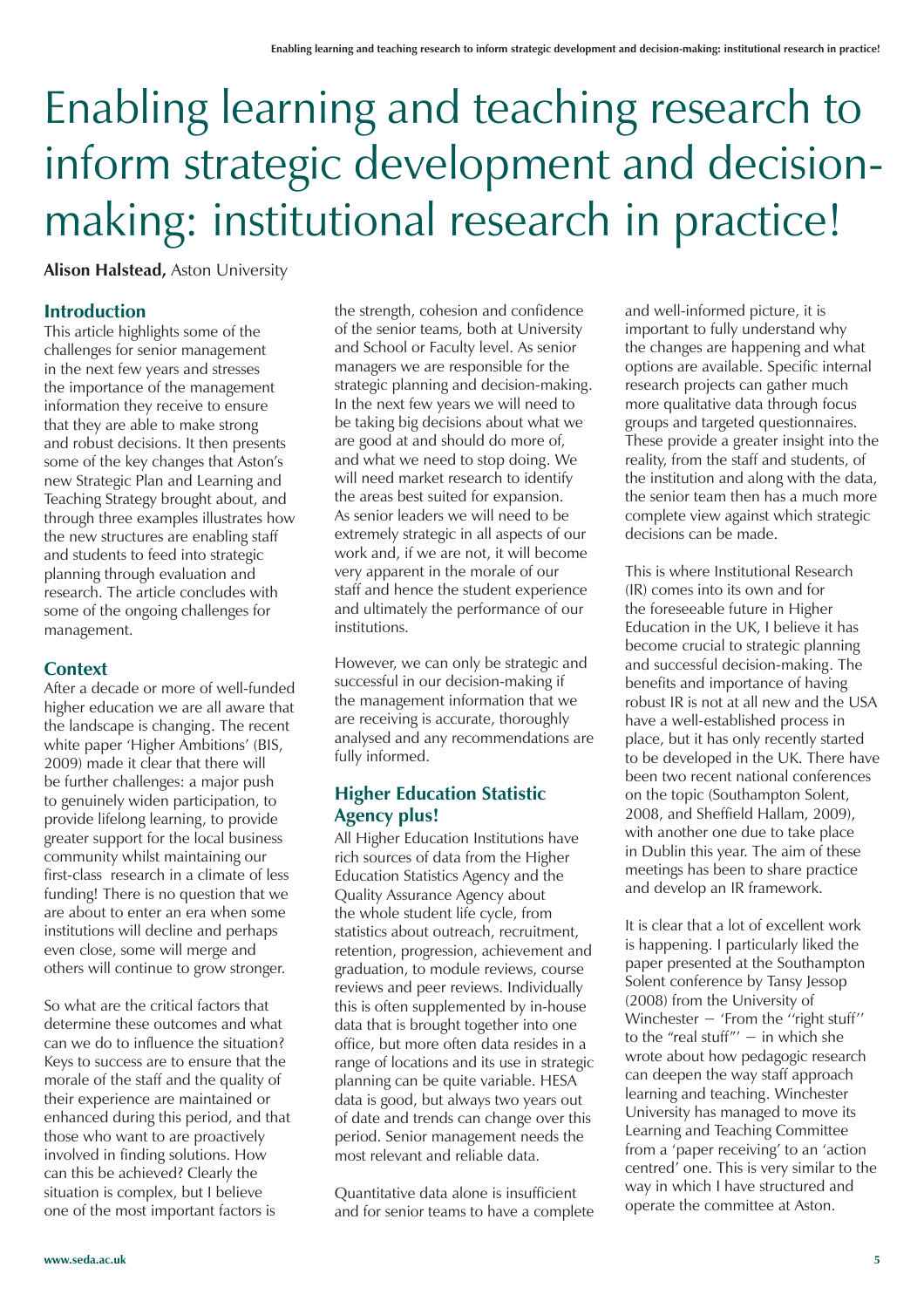There is extensive scope for IR to inform all aspects of a University Strategic plan, but as the Executive Leader for Learning and Teaching Innovation at Aston University, I will focus in this article on how we have started to involve the staff and students in evaluation and pedagogic research to inform practice, learning and teaching planning and decision-making in this area. I will also comment a little on the structures and processes that are in place to ensure that the right information comes to an appropriate place.

#### **Aston University: The Strategic Plan**

It is important that there is clear vision and mission within an Institution. *Aston 2012* provides this and a clearly articulated direction (Aston University, 2008). We are also fortunate in being small (less than 10,000 students) with only four faculties, all focused on business, industry and the professions. Currently thirteenth in the league tables, we excel at widening participation with nearly 40% of our intake coming from the lowest socioeconomic groups. *Aston 2012* puts staff and students at the centre of our aim to be an inspirational place and to be a top-ten institution. These opening sentences from the Vice-Chancellor, Professor Julia King, make this very clear:

> *ëHigher education is a highly competitive, international marketplace and over the next five years all universities will face some significant challenges. Aston is well placed to respond to these developments. We have real strength in our high quality staff and students. Our programmes are well aligned to the needs of the 21st Century and our research strengths address priority areas for business and society. We are also hugely proud of our track record in widening participation.í* (Aston University, 2008)

#### **Implementation of the Learning and Teaching aspects of the Plan**

At the heart of the learning and teaching objectives of the Plan is the creation of a new centre to lead the research and development of innovative practice in learning and teaching. One of its main objectives is to raise the national and international profile of the excellent student learning experience at Aston. The centre is to achieve this in partnership with staff and students by supporting research, external dissemination and pedagogic publications across the University. It provides the academic leadership for the learning and teaching programme for staff new to Aston, which has a research module that requires a short publishable output, and it has developed a work-based MRes in pedagogical research leading to doctoral opportunities.

An additional key role is in the dissemination of internal practice, at Aston and partner institutions. It is tasked with understanding student performance issues and implementing solutions. I lead the Centre with the three Heads − Curriculum and Learner Development, Media and Learning Technologies and Research all reporting directly to me. Meeting as a collegiate group on a regular basis enables ideas, progress and challenges to be discussed in an open and productive way.

Responsibility for the development and evaluation of the Learning and Teaching Strategy resides with the Learning and Teaching Committee (LTC). It oversees the operational effectiveness of the new Centre for Learning, Innovation and Professional Practice (CLIPP), all University learning and teaching initiatives, the development and effective use of the virtual learning environment and the other emerging technologies that support flexible and independent learning, as well as developments in effective assessment and feedback.

Meetings discuss issues and challenges arising, and decide on action. Paperwork is received and commented on through our virtual learning environment. If there are consultation papers, I will draft them and place them in the VLE to allow input from colleagues over a few weeks. As the Chair, I am able to take matters arising from the committee straight to the

Executive leadership for decisions. For effective strategic planning it is a basic requirement to have clear systems and processes. When there are not clear lines of communications and decisionmaking upwards, it can be extremely frustrating for all involved.

The CLIPP Heads chair the Curriculum and Learner and Learning Technology working groups. Membership of both the committee and working groups is composed of representatives across all departments and faculties and the Student Guild.

Following approval of the Strategy by Senate, the Vice-Chancellor appointed a researcher to work for the senior team. The occupant of this post resides in CLIPP and works with the Learning and Teaching research team. She evaluates and monitors the key performance indicators, analyses the results from the National Student Survey (NSS) before providing them to School Learning and Teaching Committees. She similarly evaluates the results from the Postgraduate Research Experience survey (PRES) and is contributing to the development of the organisation. When first appointed she was located with finance and quite isolated from other colleagues engaged with similar issues. Her relocation has provided mutual benefits.

You might be asking yourself, what is the evidence of success? Attendance at the meetings is consistently high. For a 30-strong committee the LTC typically has over 90% attendance. My aim is to empower the committee and the working groups so that they are able to bring forward issues, ideas and challenges from the learning community. All members are given the opportunity at the end of each meeting to put any issue on the table. Now that we have a clear direction and helpful systems and processes, how do they enable strategic planning to be informed by evaluation and pedagogic research?

#### **How does it work in practice?**

In this section I will share three examples to illustrate the operation of the system and processes that are in place, to demonstrate how by having clear processes and procedures it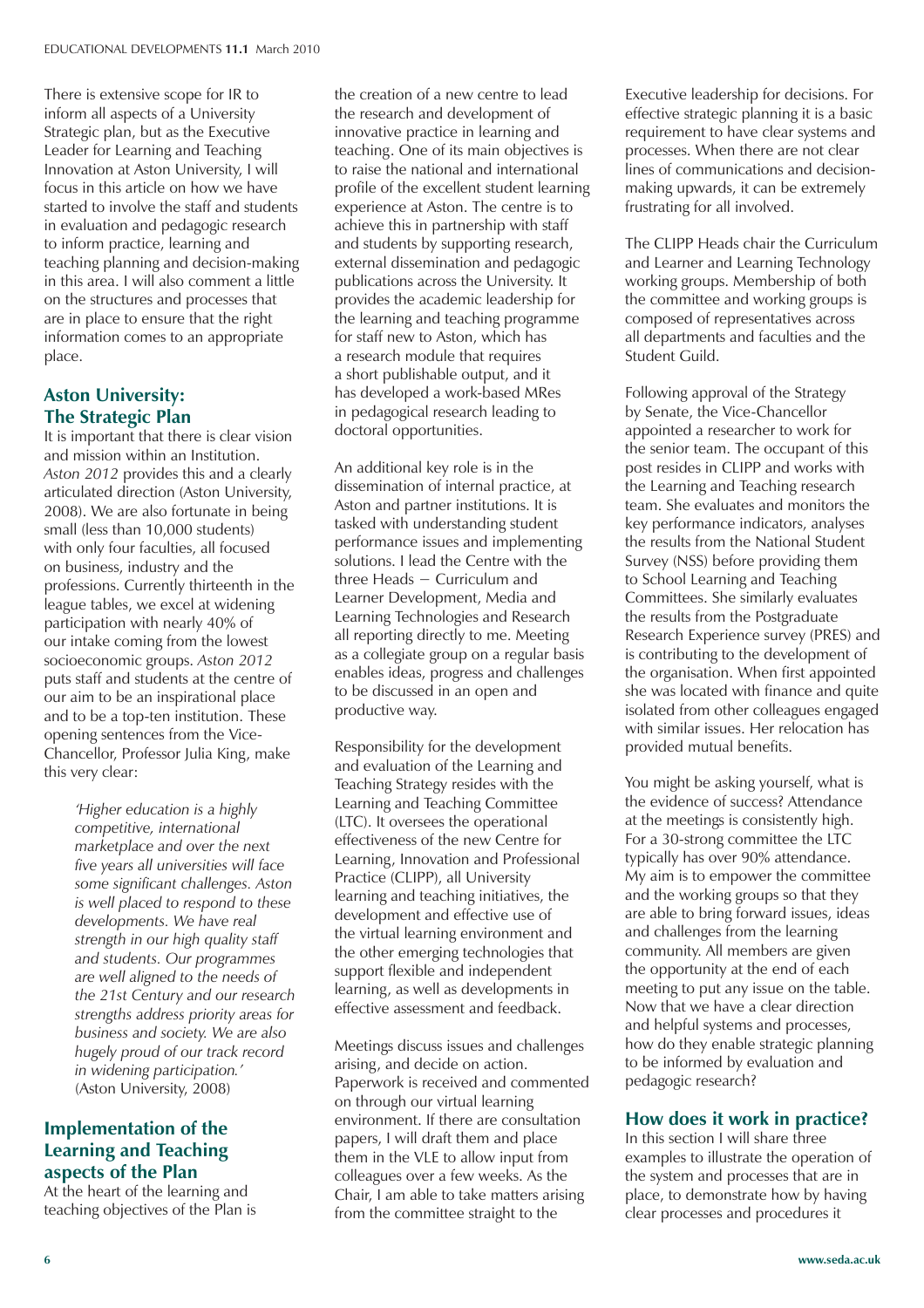can enable the learning community to be directly involved in the decisionmaking.

#### **Selecting a University-wide personal learning system**

For such a small university it is financially and strategically imperative that we agree about the main technology platforms such as the Virtual Learning Environment and personal learning systems. This enables staff both to share their practice across the University and for the service to be supported. In 2008-2009, Schools were experimenting with e-portfolios for a variety of purposes, from e-entry, personal development planning, placements and professional development. These ideas came forward to LTC in September 2008 through the work plan of the Learning Technologies group. LTC gave support but requested that the pilots should be evaluated and for the group to agree on a preferred system by the next meeting in February 2009. This decision could then feed directly into budget and strategic planning, which starts in March for the budget to found and the necessary support to be put in place. That is exactly what was achieved and in September 2009 a Universitywide system was adopted and made available for all students.

#### **Retention**

My second example is about understanding retention data fully and this arose at the November 2009 LTC meeting, where the strategic advisor for widening participation, based in the research section of CLIPP, presented the latest Widening Participation report. The HESA data for 2005-2006 to 2006-2007 showed a slight decline in retention rate from 95.2% to 93.6%, which may have passed through unnoticed but for the additional internal data for 2007-2008, which revealed a further drop to 90.5%. This indicated that non-continuation has almost doubled in three years and, although non-continuation rates are within the benchmark for young students, this increase is of concern. Non-continuation rates for mature students and students from low participation neighbourhoods are not within the benchmarks. Following an interesting and wide-ranging discussion

about possible causes and solutions, the outcome was the commissioning of the Learning and Teaching research group to set up a small research project to provide the committee with a greater insight into the issues and an analysis of exactly who is withdrawing. Why? And from which courses? This in turn will enable us to make informed decisions about our local outreach work, entry grades, the pre- and post-enrolment support that is available, and the way in which the courses are delivered, assessed or supported. If the outcomes are available for February 2010, the LTC can have a further discussion and any decisions taken can be considered during the 2010-2011 strategic and budget planning cycle.

#### **Creating an inspirational learning community**

The overall aim of the *Aston 2012* strategy is to make the University an inspirational place that staff and students want to come back to. The Learning and Teaching Strategy that was developed for 2008-2012 was 'creating an inspirational learning community'. As I mentioned earlier, an objective for CLIPP was to encourage staff working in the organisation to engage in learning and teaching research via a Master's by Research in Pedagogical Practice or a Doctorate route. Since September 2008, when the group came together, there have been four enrolments for PhDs from staff within the University and our partner organisations − on Peer Mentoring, Plagiarism, 14-19 Engineering Education, Leadership in the Academies − and we are having discussions with five more individuals. All want to research topics within the learning and teaching experience at Aston and all will be a source of data which will enrich the information that is available to assist our planning and decision-making.

#### **What are the messages and what are the challenges?**

I think that central learning and teaching academic units play a crucial role in building a learning community, and in leading and participating in pedagogical research on key learning and teaching issues that will keep senior managers abreast and informed about the wisdom coming from current research, development and practice.

It shocks and saddens me to see the numbers of these centres that are starting to be culled as the Teaching Quality Enhancement and Centres of Excellence funding expires. It reminds me of the way in which Industry was once known for cutting research and development in times of difficulty! To me, there has never been a better time to invest in centres that are clear about their academic role, are proactive and accountable for building the learning community, and lead the cross-university pedagogical research 'with purpose for practice' alongside staff and students. I believe staff in such centres must teach, supervise PhD students and provide academic leadership in their area of specialism. They should encourage staff to take risks, and teach and research alongside them. The ultimate aim is to assist in the creation of the best staff and hence student experience of higher education in the 21st century.

I am not quite sure what model of centre David Gosling (2009) would say this aligns with in his recent paper reviewing the evolution of educational and academic development centres. I think it is a blended managerial and academic model that has a clear vision, mission and leadership. It is enabled to make a difference, but with that comes accountability and a need to be able to demonstrate the impact of the centre on the staff and student experience.

Finally, what do I see as the key challenges for me in enabling the University to create an inspirational learning community by 2012?

- 1) Making staff in the whole institution aware of the changes that have taken place and the benefits to them.
- 2) Ensuring that the pedagogical research outputs are communicated to staff in subject-discipline helpful ways to answer the questions 'What will it do for me? What will this do for my students?'
- 3) Ensuring that the pedagogical outputs are communicated to my Executive colleagues to enable them to see the strategic impact on the long term success of the Institution.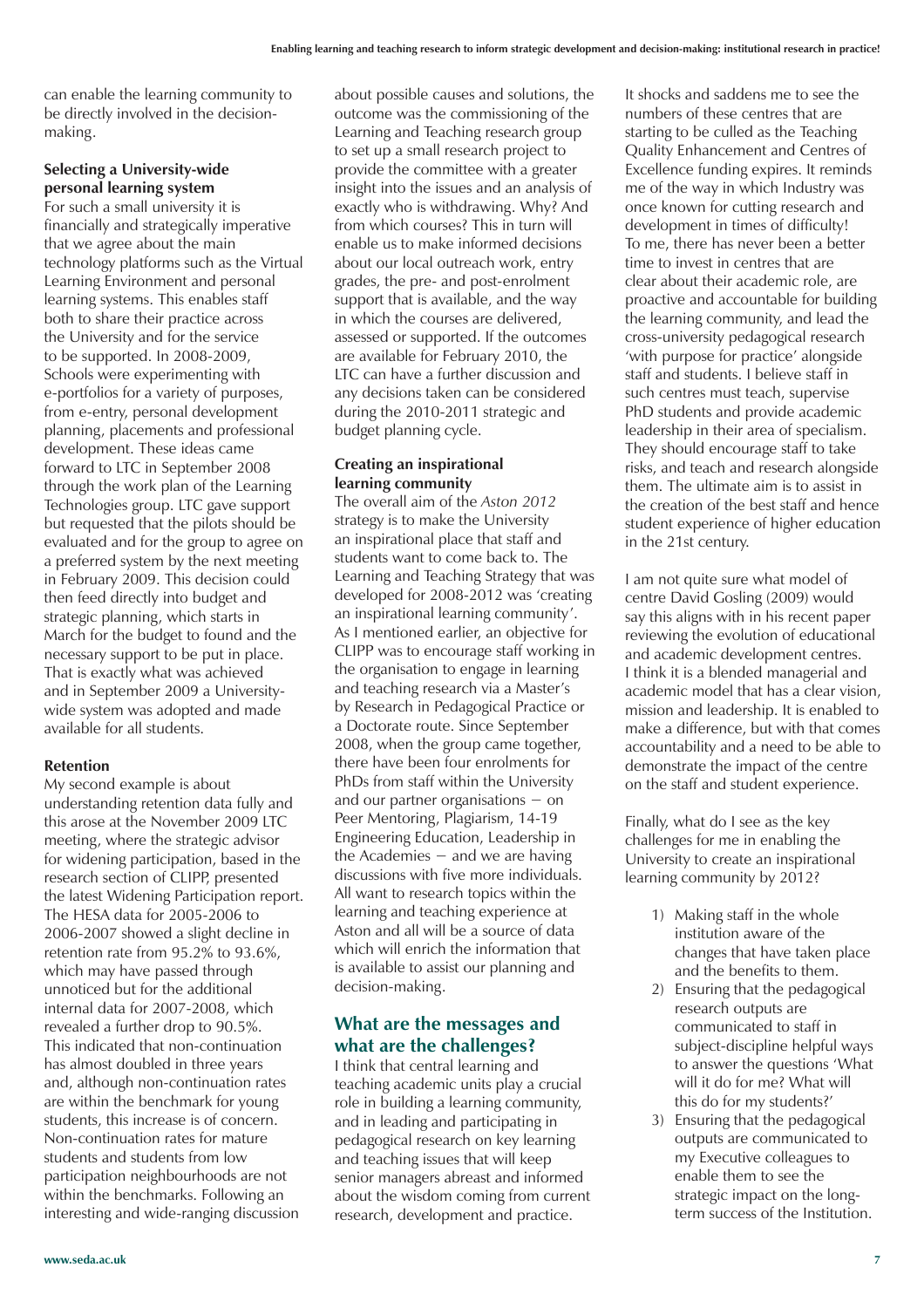- 4) To make sure that as a senior leader I continue to walk the talk, listen and most importantly hear what staff and students are saying.
- 5) Continuing to lead the Centre confidently, robustly and supportively ensuring that our work is all with purpose for practice.

#### **References**

Aston University (2008) 'Aston 2012 – an inspirational place' (http://www1. aston.ac.uk/about/strategy/).

BIS (2009) 'Higher ambitions: the future of higher education in a knowledge economy', White Paper (http://tinyurl.com/higherambitions).

Gosling, D. (2009) 'Academic development identity and positionality', SFHE Academic Research Network, 30 October 2009 (http://tinyurl.com/SRHEGosling).

Jessop, T. (2008) 'From the "right stuff" to the "real stuff": a case study of how pedagogic research has contributed reflection and action', Southampton Solent, 24-26 June 2008: Exploring the Hinterland: mapping an agenda for institutional research.

Sheffield Hallam (2009) Institutional Research Conference, 8-9 July 2009 (http://tinyurl.com/SHConf).

Southampton Solent (2008) Conference: Exploring the Hinterland: mapping an agenda for institutional research (http://tinyurl.com/SSIRConf).

**Professor Alison Halstead** is Pro-Vice-Chancellor (Learning and Teaching Innovation) at Aston University, Birmingham.

## SEDA Seminar – The Framework for HE and the QAA Institutional Review

#### **James Wisdom,** HE Consultant, and **Julie Hall,** Roehampton University

This seminar was held on 14 January 2010 at the Institute of Education, London, with the kind support of the Centre for Higher Education Studies. Thirty people attended, representing a range of institutions. It was set up in response to the outcomes of the public debate on HE in 2009 – the Select Committee Report into Students and Universities and the Government's response, 'Higher Ambitions' (Peter Mandelson's framework for HE in the next 15 years) and the forthcoming review into the quality assurance process for England.

Stephen Marston, Director General, Universities and Skills, BIS, opened the session by focusing on those aspects of 'Higher Ambitions' which were especially relevant to educational developers. He explained that the delay in publication had been in part because Peter Mandelson takes a close personal interest in the higher education responsibilities of his department. Mandelson is especially interested in two aspects – promoting fair access and widening participation, and the relations between higher education and a knowledgebased, high value-added economy. The former supports the document's emphasis on broadening and diversifying the range of types and modes of qualifications (as does the Grant Letter to HEFCE on 22 December 2009). The stress on the importance of information for students about their studies is also part of this approach.

Stephen used the phrase 'characteristics, capabilities and skills' when considering the personal development and employability of students when they graduate, and what expectations the business community might be entitled to have, and BIS was asking HEFCE to consider what funding incentives might drive this – for postgraduates as much as for undergraduates.

The push for more information to students arose from a concern that students did not appear to know what to expect, and some (especially in the Humanities) found themselves with lower contact hours than they had anticipated. The Department was genuinely interested in uncovering what characterises a high-quality student experience.

Key points from the subsequent discussion were:

- That the push for the provision of information might rigidify the system at just the time when we need it to be at its most flexible. Already many lecturers see quality frameworks as intractable – adding more detailed information, against a culture of customers and implied contracts, would cause development and enhancement to seize up
- That some students need to be helped away from reliance on being taught to learning for themselves
- That the flow of information to students at the moment is fragmented and complex
- That universities know they have a lot of work to do with their staff to achieve the employability and skills reforms
- That each university must decide what is distinctive about its character and its student experience – contested funding will mean that not every place will offer every thing
- That the current 'reputation' lists might not match the reality of the strongest employer links and employability; but while prestige drives the system, all institutions strive to be like the prestigious
- That 'employers' are not an homogeneous group; their diversity should influence HE in diverse ways.

The rest of the seminar was divided into three sections. What follows is a selection of the issues that were discussed around each theme.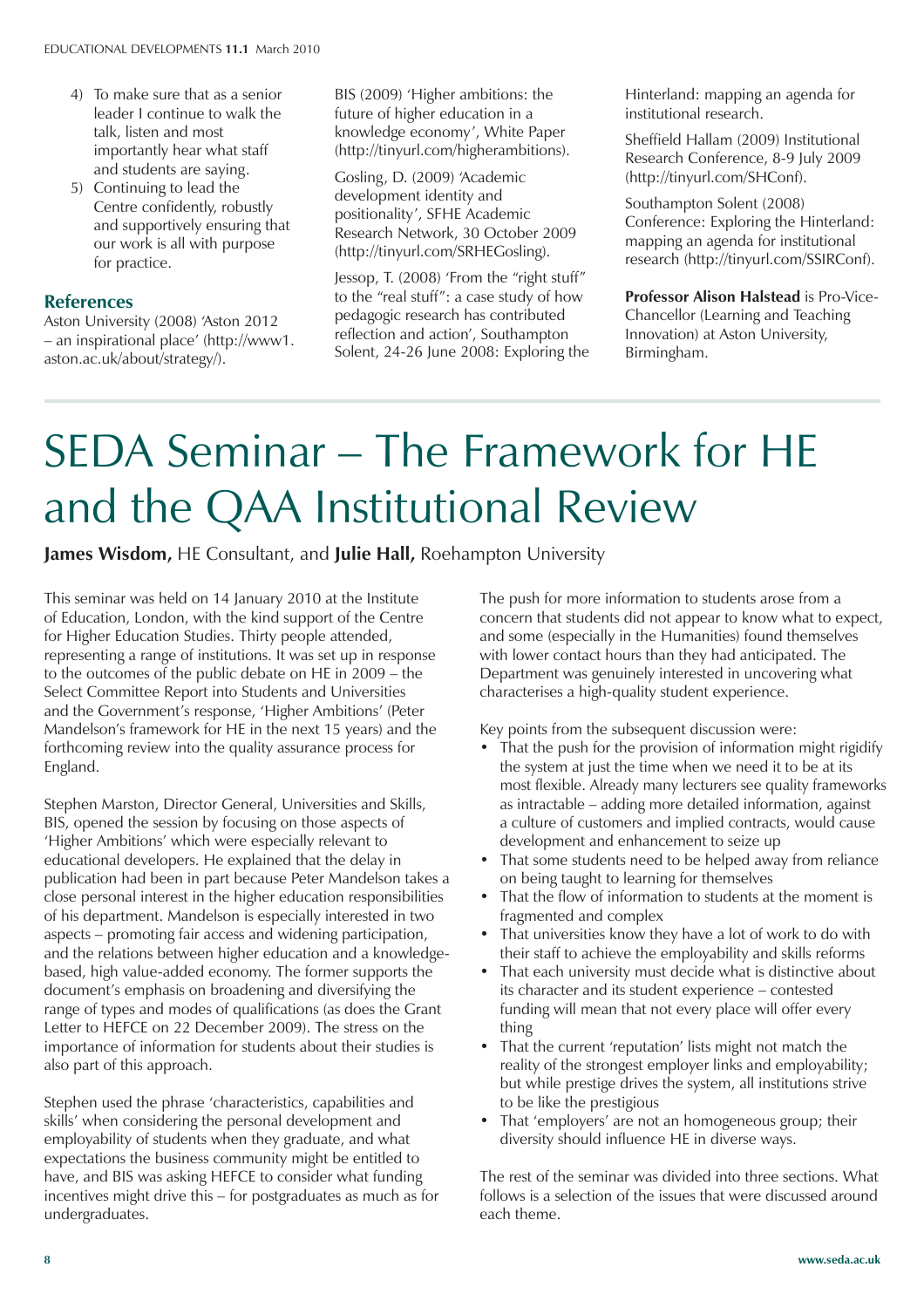#### **Student Engagement**

What kind of information might be provided?

- While accepting the principle that students deserved as much information as possible about what they were letting themselves in for and how they could benefit from the experience, there was general discomfort with how this might be achieved without major, adverse unexpected consequences
- Concern for the possibility of creating what were in effect detailed contracts which might be hard to vary
- $\bullet$  The level for which information might be provided For every module? For the year's course? For the whole programme? For the Department?
- What would most help students? Fine-grained detail, or general principles?
- There is little evidence that students use effectively what information is already provided – why might much more make any difference? Students often choose for wholly other reasons – love, sport, convenience *etc.*

What might be the implications?

- There will be pressure for much more detailed feedback. 'I have done everything in this contract – explain why my marks are not higher'
- How to move from 'what can I expect?' to 'what can I contribute?'
- 'If this course has, on average, 15 hours contact a week, and this has 25, which is better?' 'On which course will I have to work the hardest?'
- For some students (part-time, employed, running families *etc.*) detailed information matters much more than for 18 year-olds living on the campus
- Employers will see the data what will they prefer? The importance of the Personal Development Portfolio will increase
- What will be the role of current and past students? Web sites carrying critical and testimonial material will matter more in the future.

Educational Development implications:

- There is a huge educational development job to help course teams establish appropriate relationships (of engagement, understanding and collaboration with the course, rather then mere receivers of it)
- Learning to Learn will become more important (again?).

#### **Quality Assurance and Quality Enhancement**

Possible changes to QA procedures:

- The debate last year about comparability of courses and standards revealed most clearly that all the national framework can do is establish a common minimum. Onto that base, each programme has to build its distinctive character and quality, and conceptions of excellence
- Despite the demand for an Ofsted for HE, it is vital that the review supports enhancement as much as assurance
- Other countries do not use external examiners. Should we not be studying different approaches, some of which seem to do very well?

Educational Development implications:

• That we already have a quality framework of levels and

standards which is used more as a check list than a driver for enhancement. It is an educational development job to animate it more effectively

• That the focus is going to be much more on modes and standards of assessment, and the work for this represents a major challenge to educational development units, both at institutional and at local level with departments.

#### **Employer Engagement**

- University processes, such as validation, are too slow to meet employer requirements – we may have to move to departmental accreditation, or the accreditation of CPD frameworks into which individual and company requirements might be fitted. 'Shell' modules, already accredited, may be another approach
- Employers find approaching universities complex and difficult – 'front of house' arrangements are poor. Perhaps collaborations to generate an agency or clearing house would be more efficient
- How might we best reach those working-class men and women who left education at the first opportunity but who now (perhaps in their late 20s, early 30s) have jobs, families and responsibilities and who would seize the chance to gain appropriate education and qualifications?

Educational Development implications:

- Educational developers have a large agenda if they are to support the development of non-traditional teaching in their institutions. They may need professional development for themselves (one college offers a PGCert in the facilitation of WBL)
- The CPD for, and the professionalisation of, academics (other than in subject enhancement) are poor, which may in part explain their lack of interest in employer CPD
- It looks as though the principles of UEL's School of Independent Study might be coming back on the agenda.

**Julie Hall** is Head of the Learning, Teaching and Enhancement Unit at the University of Roehampton (Julie. Hall@roehampton.ac.uk). **James Wisdom** is a Visiting Professor in Educational Development at Middlesex University (jameswisdom@compuserve.com).

### Information for **Contributors**

The Editorial Committee of *Educational Developments* welcomes contributions on any aspect of staff and educational development likely to be of interest to readers.

Submission of an article to *Educational Developments* implies that it has not been published elsewhere and that it is not currently being considered by any other publisher or editor.

For more information please contact the SEDA office via email: office@seda.ac.uk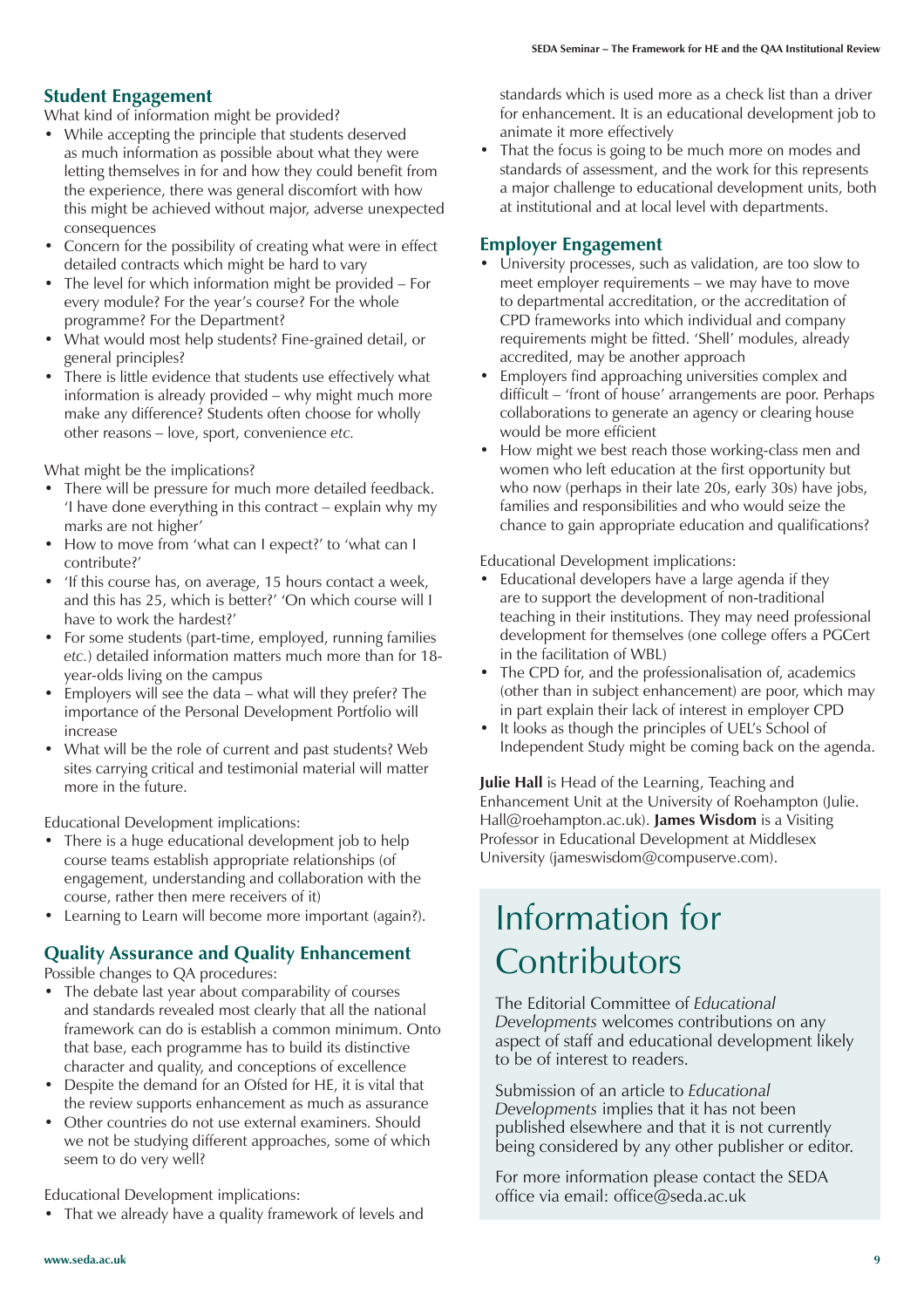# The Challenge Fund: an initiative supported through TQEF

**Fran Beaton,** University of Kent

#### **Background**

In 2006 the University of Kent published its Learning, Teaching and Assessment Strategy (2006-2009) and at the same time launched a new initiative to support it: The Challenge Fund. This provided small grants to support teaching initiatives around the university. The rationale for linking the two was to encourage teaching staff − lecturers, postgraduates and postdocs with teaching responsibilities, hourly paid and sessional tutors − to engage with the strategy. The Strategy itself was broadly framed to support and encourage a diverse set of applications linked to local objectives within Schools.

There were five main objectives in the Strategy:

- (1) Provide accessible, flexible and diverse learning opportunities that develop student skills, attributes and knowledge which will enhance their employment prospects and engagement with lifelong learning
- (2) Enhance systems of student support and guidance that improve student engagement with their studies, ensure student progression and retention and respond effectively to student learning needs
- (3) Foster excellence in teaching, and promote the recognition and reward of teaching and learning support roles by enhancing the professional development opportunities for staff
- (4) Support continuous improvement in learning, teaching and assessment by reviewing formal quality

 assurance processes to promote strategic enhancement of the student learning experience

 (5) Maintain and develop opportunities for academic collaboration with HE and FE partners to support regional, national and international developments.

#### **The process**

A general announcement was made both through the University staff portal and at Faculty Learning and Teaching Committees. Staff seeking advice on draft proposals were also provided with a named contact in the Academic Practice Team (a team of lecturers and senior lecturers responsible both for the Postgraduate Certificate in Higher Education and co-ordinating academic CPD) based in Kent's central EDU, the Unit for the Enhancement of Learning and Teaching. Staff were asked to complete a short form explaining what they intended to do, the educational rationale and how it articulated with the current Learning, Teaching and Assessment Strategy, an indicative timescale and intended outcomes. A further condition of funding was that projects should be disseminated both within the 'home' School and centrally though a programme of academic CPD events.

In the first year of the Challenge Fund, small grants of between £500 and £1000 were awarded to support projects and initiatives within academic Schools. There were 12 successful applications in 2007-2008, some made by individuals and others by small teams. The low number of successful applications was probably due to several factors:

• The money available was relatively modest compared to other external funding, for

example through Subject Centres

- A number of applications were rejected because they were essentially requests to buy equipment/fund travel
- There was no bank of previously successful applications to reflect on, so applicants were uncertain what was expected.

By the end of the first six months of Challenge Fund the Academic Practice Team had built up a modest resource bank of successful projects and had run a number of dissemination events for participants to talk about their work. These were run as part of the Academic Practice Forum, a series of weekly seminars run throughout the academic year. These events were well attended and the materials subsequently posted on the Challenge Fund website. A digest of successful applications was also distributed to Faculty Learning and Teaching Committees, and scope for successful applications to be acknowledged was built into the University's recognition and reward criteria. We also publicised the Challenge Fund to our PGCHE students, many of whom were already engaged in teaching-related projects as part of the course and who welcomed the opportunity of getting funding to take these further. A sizeable minority of the early applicants were Graduate Teaching Assistants who were not in a position to apply for external funding.

The second phase of Challenge Fund ran from Spring 2008–Spring 2009 and successful applications increased to 35. We attribute this increase to:

• Academic Practice staff had been active in promoting the existence of the Fund, raising awareness of existing projects and encouraging individuals and small teams to bid for funding.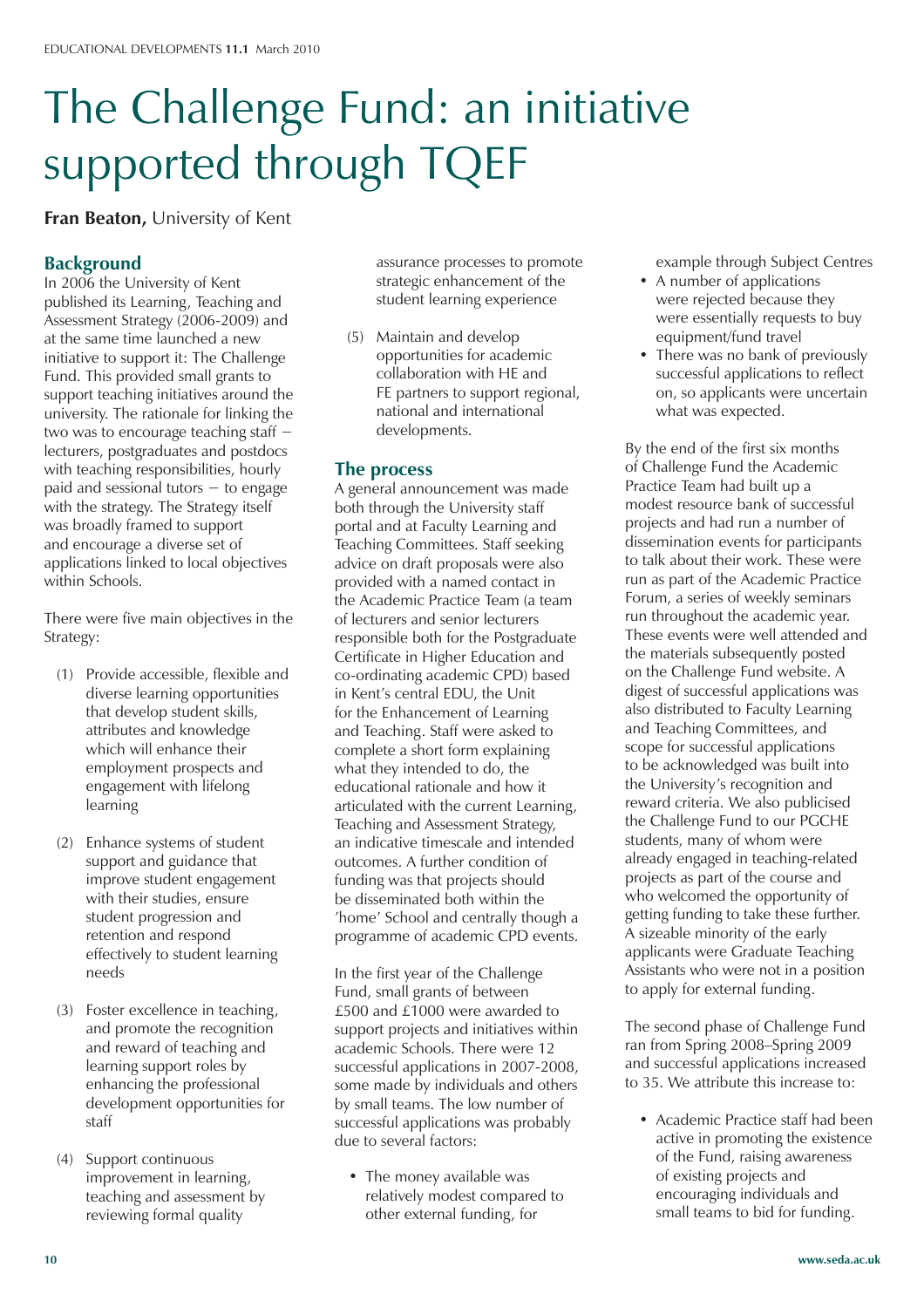We also offered practical support for people who wished to use their project as a basis for bidding for university prizes or for recognition by the relevant Subject Centre

- The scope for individual funding continued, but we also awarded larger grants of up to £5000 for teams of staff, which was attractive to many Schools
- There was a bank of successful projects to draw on from the first round so that people were clearer about the types of projects being supported
- First-round project applicants won University teaching prizes for their work, which raised the profile of recognition.

### **The projects**

Challenge Fund initiatives are, by their nature, diverse and this section aims to give a flavour of this. The School of Law, the School of European Culture and Languages and the School of History have all developed projects to support the development of subject-specific writing skills at undergraduate level. There are projects focusing on: work-based learning, employer engagement and placement learning; a 'Shortcuts' grammar guide for language learners; the learning, teaching and research opportunities offered by the campus kitchen garden, which is now part of the University's Creative Campus initiative. Other projects have developed further; for example, one which explored the experience of dyslexic students in the School of English, once disseminated, resulted in the development of a resource to support Humanities staff.

A growing number of projects focused on educational applications of technology and the advice of Faculty Learning Technologists was critical when evaluating these. Projects include: the development of Digicrits in Architecture; teaching undergraduate philosophy through Second Life; e-portfolios for students on work-based programmes; and the development of e-learning resources for Business French.

*Case Study 1: Developing student writing in the disciplines*

Concerns over student writing quality and guidance expressed separately by the teaching faculty on the one hand, and undergraduates on the other, have led to the creation of a series of writing workshops aimed at providing students with a technical understanding of essay structure and style, and more generally, a forum for explicitly discussing the purpose of an essay at the undergraduate level of study.

Workshops were divided into three categories: 1) general essay writing skills; 2) referencing and plagiarism; and 3) how to improve your essay.

Each category of workshop was 60 minutes in duration with a maximum of ten students per session. Students were asked to register in advance by email.

Each category of workshop was offered in three different slots over one week: general essay writing (week 17), referencing and plagiarism (week 18), and how to improve your essay (week 21).

Resource material included handouts, Powerpoint presentations, and Hackett's *Nuts and Bolts of College Writing,* made possible by the Challenge Fund grant.

*Case Study 2: Acquisition and digitalisation of Primary Sources to use in teaching*

In April 2008, I was awarded £1000 from the Challenge Fund to help acquire and digitise primary sources for teaching. The funds helped me cover for research assistance in Peru and Argentina where the relevant material was obtained. These were all audiovisual primary sources related to the abuses of human

rights perpetrated by the state and by the insurgencies in these two countries between the 1970s and the 1990s. My two assistants worked under my supervision during a departmentally funded field trip carried out in late April and early May 2008. During the autumn term I spent extra time incorporating these resources into my final-year module *Terror and State Terror in Latin America,* and I covered for this extra time with an honorarium from this award.

Successful Challenge Fund holders offered seminars on their projects in 2009-2010 and will make a substantial contribution to our next Learning and Teaching Conference to be held in March 2010.

#### **What we have learnt from the experience**

First and foremost, getting the Challenge Fund to be visible to academic staff was the most difficult part. Teams in UELT  $-$  including the Academic Practice Team and the Faculty Learning Technologists − played a key role in publicising this through formal routes (such as Faculty and School committees) and through offering practical support to individuals and small teams. The individual ongoing support was key, especially since the launch of the Challenge Fund coincided with preparations for both the RAE and Institutional Audit. The active support of Deans and Heads of School was equally critical. A combination of these and our general strategy of gentle persuasion, talking to individuals and teams about putting together bids, and the development of a critical mass of interesting projects, certainly paid dividends over time.

We also learned that it is crucial to have an agreed timescale for projects to be completed and disseminated and to stick to it, something which appeared to surprise some recipients of the first tranche of Challenge funding when their requests for more money were turned down.

And the verdict? The Challenge Fund has produced a wealth of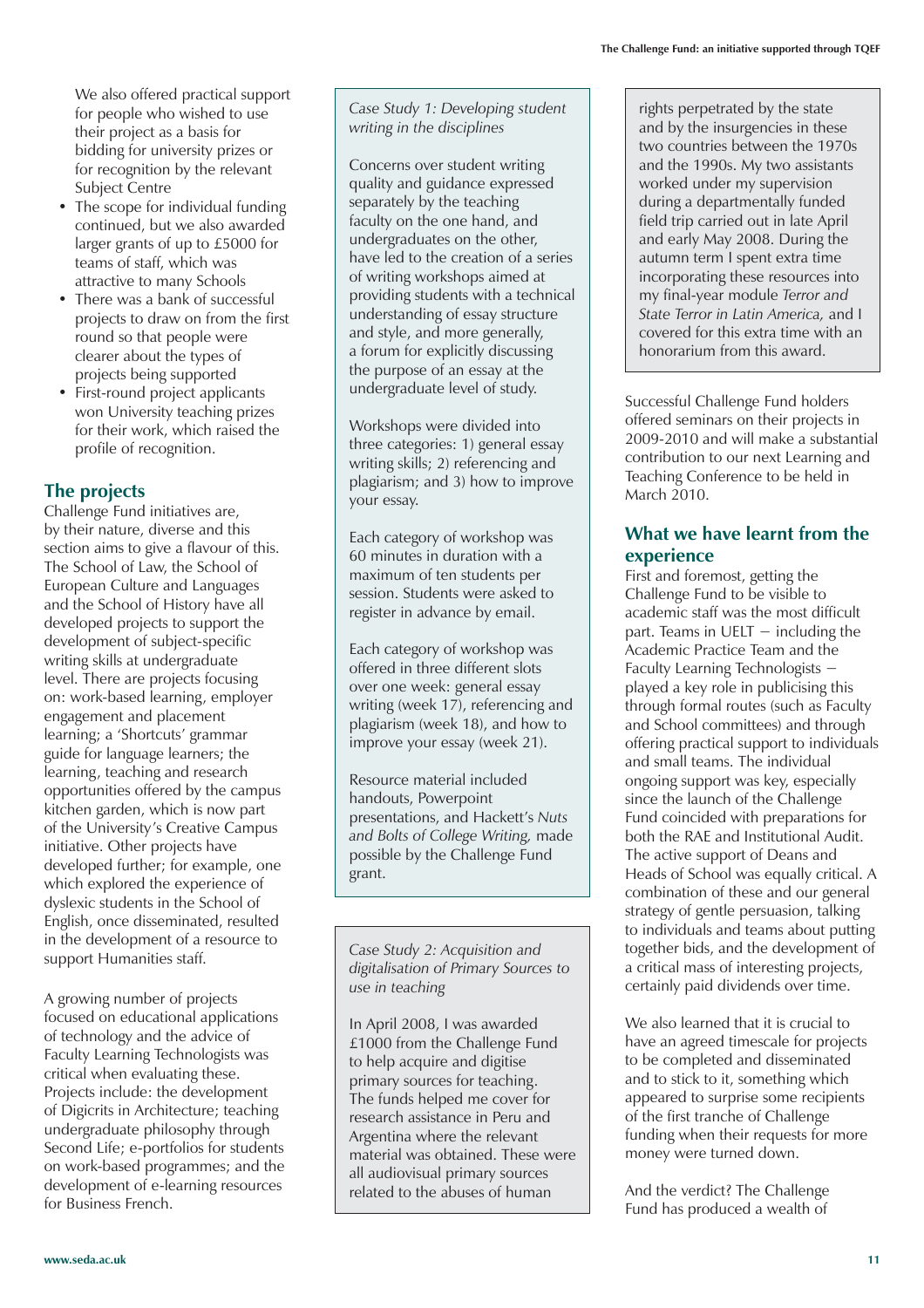interesting and sometimes quirky projects. The impact of the projects has been felt at a number of levels: individually, within teaching teams, across a whole department and at strategic and policy level. For some individuals, it offered an opportunity to initiate and evaluate the impact of a change in their immediate practice. A number of individual projects, such as the project on developing academic writing in the disciplines, originated in a single module or programme and have subsequently been taken up more widely in their home School, or adopted by other Schools. A number of successful Challenge Fund applicants were shortlisted for University Teaching Prizes; three were among the five winners in 2008-2009. At institutional level the proliferation of projects involving e-learning has had a direct impact on the development of the E-Learning Strategy, thus ensuring there is a clear link between this and the Learning, Teaching and Assessment Strategy. All the projects are available as an open resource for others to draw on as they wish.

> *ëI am thrilled by the applicability of the software and am going to use it further. Thanks to you and the Challenge Fund for allowing me to do this.í* (Archaeology)

 *ëThe overall experience showed us that it is possible, through a short research project, to get a grasp of some core gender issues affecting our students within the Department... The Challenge Fund support also enabled the team to pursue other sources of funding. Nuffield Small Grants were investigated but ultimately rejected in favour of an*  application to C-SAP.<sup>'</sup> (Politics)

 *ëOur experiences and the student feedback support the idea of doing more formative assessment using an automated approach... From a pedagogical point of view, this project has opened a number of directions for future work: to develop material for other modules, to develop the level of feedback offered to a higher level than simply providing the correct answer.í*  (Mathematics)

 *ëThe support of the Challenge Fund enabled me to pursue a project, complete it successfully...leading to conference presentations and a publication and helping me further my career in education research.í*  (Biosciences)

And the future? In one sense it is uncertain in that a final decision has yet

to be made at University level about whether the end of TQEF funding signals also the end of the Challenge Fund. We strongly feel that so much of value has arisen from this work that it should continue to be supported. A key ingredient of the Challenge Fund has been the flexibility for academic staff, programme teams and Schools to respond to, or initiate, change in their subject area. This sense of ownership is central to the success of the scheme. For that reason we hope to maintain the balance of individual and team applications, rather than follow a model of team-bidding in principle. The next twelve months will see the dissemination of projects begun in the last academic year and we hope that the final repository will act as a resource which others can draw on or adapt for their own purposes.

#### **Resources:**

University of Kent, Academic Practice Forum (http://tinyurl.com/yfdfnqy)

University of Kent, Challenge Fund (http://tinyurl.com/ygk2bok)

University of Kent, Creative Campus Initiative (http://tinyurl.com/yf7gs5m)

**Fran Beaton** is a Senior Lecturer in Higher Education and Academic Practice at the University of Kent.

# CETL 'networks': a personal reflection

#### **Sue Morón-García, Coventry University**

I am a recent recipient of a SEDA research and development grant which enabled me to step back and reflect on the creation and impact of the two CETL networks I have been involved with. It also afforded me an opportunity to consider the nature of networks and their relationship to communities of practice as defined in the literature. This article discusses some of the issues encountered and evaluates the impact of the 'networks'.

#### **Networks within the CETL programme**

When HEFCE funded the 74 Centres for Excellence in Teaching and Learning, there was an expectation that these CETLs would engage in and with pedagogic research and evaluation, in order to provide evidence for the efficacy of what they proposed to do, to demonstrate impact and to add to the body of pedagogic knowledge. In order to do this, most CETLs created the post of pedagogic researcher or specified staff that would be responsible for pedagogic

research and evaluation, supplemented with outside consultants and critical friends. The people appointed had varying levels of expertise and found themselves working either with colleagues from different discipline cultures or in this new disciplinary area (Canning, 2007). They were charged with framing and leading on pedagogic research and evaluation within their CETLs and had varying degrees of autonomy to conduct this research.

Conversations at various events set up to bring people in CETLs together, in order to share practice and experiences, indicated that a large number of pedagogic researchers and evaluators felt isolated and unsupported in their roles within larger CETL teams. They would benefit from cross-CETL connections and forums in which to discuss their workrelated concerns, to develop understanding and to aid the discovery of possible solutions. Two of the networks created were the East Midlands CETLs Pedagogic Research and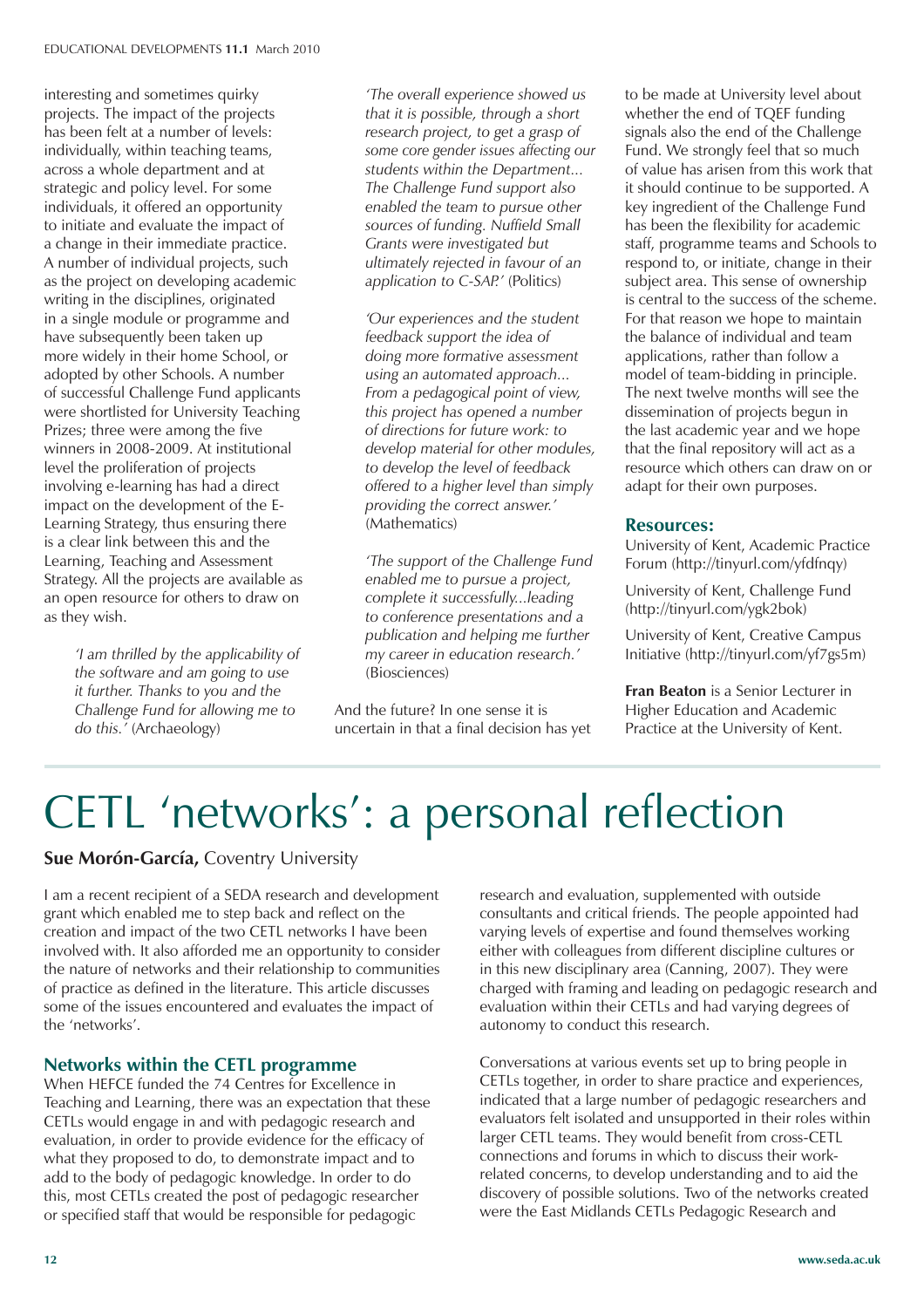Evaluation Network (EMCETL-PREN, www.eastmidlandscetls. ac.uk/pren) and the national Internal (to distinguish it from the external programme evaluators) Pedagogic Research and Evaluation Network (CETL-IPREN, http://tinyurl.com/ y8lswqd).

#### **Network or community of practice?**

While there is a tendency nowadays to describe groupings such as ours as a community of practice, I would hesitate to do so. Although we do seem to have many of the features of a distributed community of practice in that we have shared interests, we share information and knowledge, participation is voluntary, we employ effective means of communication (Daniel, Schwier and McCalla, 2003; Lave and Wenger, 1991), and we seek to develop the shared vocabulary and community objects (joint publications and funded research projects), we have yet to achieve the necessary shared repertoire and reification (Wenger, 1998). The requirements of our day jobs, serving the needs of our CETLs or departments, and the time-limited nature of the CETL programme, appear to inhibit our ability to focus on a common enterprise through which these can be developed. In fact, those of us who founded or instigated these collaborative ventures initially used the term network (and it remained) because we were and are 'a group of people who [aimed to] exchange information *etc.* for professional... purposes' (OED, Thompson, 1996). This seemed to be a suitable word to label our loose grouping of people who were connected through the nature of their work; we could not claim to have any shared understanding or wider purpose other than employment within CETLs and engagement with pedagogic research and evaluation within the programme.

#### **Measuring impact**

Actually measuring the impact of a network is a difficult thing to do as not only is there no agreement on the definition and types of networks (Horelli, 2009), but many of the measures used rely on mapping and counting the interactions between nodes (or people) in the network, particularly when dealing with social networks (Dawson, 2008) such as our self-selecting group of pedagogic researchers and evaluators. While this may tell us about collaborations and connections within the network and consequently who the most influential or active member is, it tells us little about impact, especially when, as in our case, a network is comprised of disparate individuals who act independently, contribute in different ways, and draw a variety of benefits from membership dependent on their original motivations for engagement and needs at a particular time.

Both networks conducted short surveys of potential members' needs on their inception, a summary document was compiled and sent to members by the CETL-IPREN co-ordinator, and a spreadsheet of self-identified needs was circulated to those contributing in EMCETL-PREN. These original surveys made it possible to look back at the reasons those working within individual CETLs and responsible for pedagogic research and evaluation gave for a need for a national network of evaluators (later widened to include pedagogic researchers) and a regional grouping. They both indicated a requirement for knowledge-sharing activities

to improve understanding about pedagogic research and evaluation including appropriate research methods, both qualitative and quantitative. The networks were seen by those involved as a resource for members in this respect and a route to collaboration. The focus was on sharing expertise and some colleagues on the IPREN committee in particular used the term 'brokerage' to describe the mission of our network: there was a definite push from the HE Academy for us to play a role in capacity-building for the wider CETL community.

| <b>CETL-IPREN</b>                                                                | EMCETL-PREN                                                                                                                                             |
|----------------------------------------------------------------------------------|---------------------------------------------------------------------------------------------------------------------------------------------------------|
| Number of CETLS $= 74$                                                           | $= 8$                                                                                                                                                   |
| Number of members<br>$= 102$ (JISC mail),<br>41 (SAKAI VRE)                      | $= 13$                                                                                                                                                  |
| Multiplicity of subject<br>areas and approaches                                  | Dominated by science and<br>engineering                                                                                                                 |
| Created as a capacity-<br>building network for<br>the national CFTL<br>programme | Created as part of the<br>regional CETL network<br>to support pedagogic<br>researchers and evaluators<br>working within East Midlands<br>regional CETLs |
| http://tinyurl.com/<br>y8lswqd                                                   | WWW.<br>eastmidlandscetls.ac.uk/pren                                                                                                                    |

*Table 1 CETL networks*

What was missing, however, was evidence that demonstrated whether or not people had actually gained from their involvement with the networks. Anecdotally, we know they have because of individual feedback received after various events, thanks following successful applications, interviews or project solutions and from committee member comments that particular sessions have helped them in some way. I began by reviewing the numbers of people signed up to use various communications tools employed to facilitate network building and the original intentions behind the creation of the networks (see Table 1). Finally, a short online survey was administered to members of both the CETL-IPREN and EMCETL-PREN networks (questions outlined in Table 2), in order to investigate the ways in which members thought they had benefited from involvement with the various CETL networks, a likely indicator of impact for individuals.

- 1. What CETL networks have you been involved with?
- 2. What motivated you to become involved?
- 3. What is your relationship to the CETL programme?
- 4. How have you been involved with CETL networks?
- 5. How have you benefited from involvement with CETL networks?

*Table 2 CETL networks survey*

The online survey had a very low return rate  $(N=20, CETL-$ IPREN N=17, EMCETL-PREN N=8, people could join both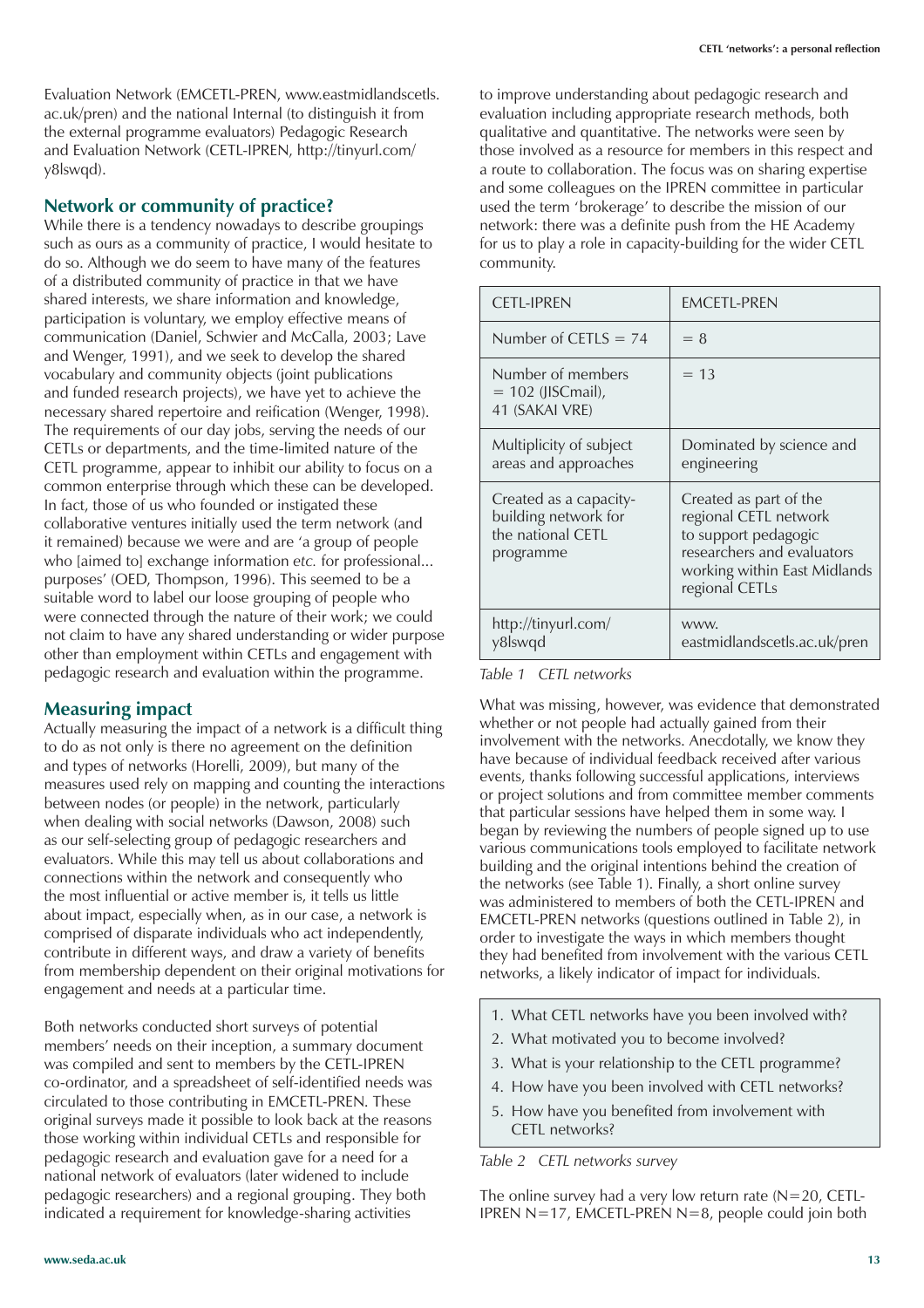networks); a summary of two groups of responses is shown below (see Table 3 and Table 4). There are many possible reasons for low returns including attrition in respect of the people signed up to the lists, *i.e.* changed mail addresses and movement away from CETL work, as well as the usual reasons for low response rates to online surveys. For this article I have chosen to focus on what respondents said were their motivations for involvement (Table 3) and the benefits they claim have accrued from involvement with the networks (Table 4).

The motivations for involvement allowed for a free response, while with respect to benefits people were given possible choices from a list (that related to what people said were the needs for our networks), with an option to add any other reasons. In this way I hoped to see if respondents got what they needed from the networks. The responses appear to show that those completing the survey did on the whole get what they needed, although it may be that those who didn't respond were the dissatisfied. More encouragingly, a large proportion of respondents did feel that involvement improved their own ability to conduct pedagogic research and evaluation, one of the identified needs in our original needs analyses.

- Wanting to find out what is happening in other CETLs/ sharing good practice
- Find out more about evaluation/pedagogic research/ advice on projects
- Sharing experience/reduce isolation/link with peers/self-help group/seeking support for CETL role
- Finding collaborative partners
- Regional links/networking with others
- Advocacy: a collective voice/strength in numbers

*Table 3 Motivations for involvement*

- Enabled me to keep in touch with colleagues working in CETLs (13/20)
- Helped me to improve my understanding of pedagogic research and evaluation (9/20)
- + 'links to other expertise...and people with more experience...has been very valuable'
- Helped me find confidential support and share experiences (4/20)
- Helped me disseminate my work  $(4/20)$
- I have found collaborative partners for bids/papers/ conferences (3/20)
- Facilitated collection of data  $(1/20)$
- Joint events  $(1/19)$
- Better overall view of CETL programme (1/19)
- NULL  $2/19$  (+ one dissatisfied customer)

*Table 4 Benefits from involvement*

What has occurred has been a quite loose association of interested parties and varied engagement, what Brown and Duguid (2001) would call a loose epistemic group, in which not everyone will know or come across each other and where there are networks within networks − for example, the IPREN committee, regional groupings, writing partnerships and groups of researchers working in CETLs with similar or overlapping themes. The success stories are the number of strong connections evident within the networks, not least those among the main committee members and those members who have regularly attended and hosted workshops and events that served to share practice and produce outputs, principally for CETL-IPREN. In addition, the regional grouping of EMCETL-PREN attracted a larger number of people to its workshops in relation to the group size, maybe indicating that close regional proximity or the focused nature of the events has a greater impact.

However, it has become increasingly difficult to get people together as the CETL programme draws to a close, and only a small proportion of those signed up to the network communications tools ever attended face-to-face events, typically between a fifth and a third out of 104 IPREN JISCmail members; and, in addition, responses to group emails are low. A lack of agency created by pressure of work, the imperative to sacrifice personal interest, and perhaps development, to the needs of individual CETL projects, as well as the distributed nature of our relationships, appeared to be a barrier to the evolution of a stronger community of practice. The interim evaluation of the CETL programme indicated that there was some way to go in expanding the nature of the pedagogic research conducted within CETLs, with the majority of examples being small-scale individual studies (Saunders *et al.,* 2008), which may also indicate the limited impact of our capacity-building aim as much as it tells us about the ability of these time-limited, short-term fixes to change culture.

The importance of the network facilitator/coordinator role to the success of the network should not be underestimated. Jones and Esnault (2004) use the term 'animator' to encompass the facilitator/moderator role critical to the success of a network; this role tends to be undertaken by particular individuals (either willingly or by default). Discussion about this role, both at ISSoTL 2008 (Morón-García, 2008) and the SEDA Spring Conference 2009 (Morón-García, 2009), led to agreement about the key but wearing nature of it and elicited approval of the term from those who alternatively felt like a 'nag' or that they were forced into the role of someone who 'cossets', soothing egos and encouraging engagement.

Jones and Esnault also write about the importance of reciprocity; it is true that CETL network members do seem to take what they need and give what they can. There has been a hard core of 'frequent flyers' who seem to gain succour from meeting up and others who drop in and out, but there is also a sense of urgency to prove value and a necessary focus on personal survival (whether this be at CETL or individual researcher level), created by the time-limited nature of the CETL programme that pulled people away from the idea of a joint, collaborative project. The need for sustaining activity to encourage continued involvement and interaction, without which 'networks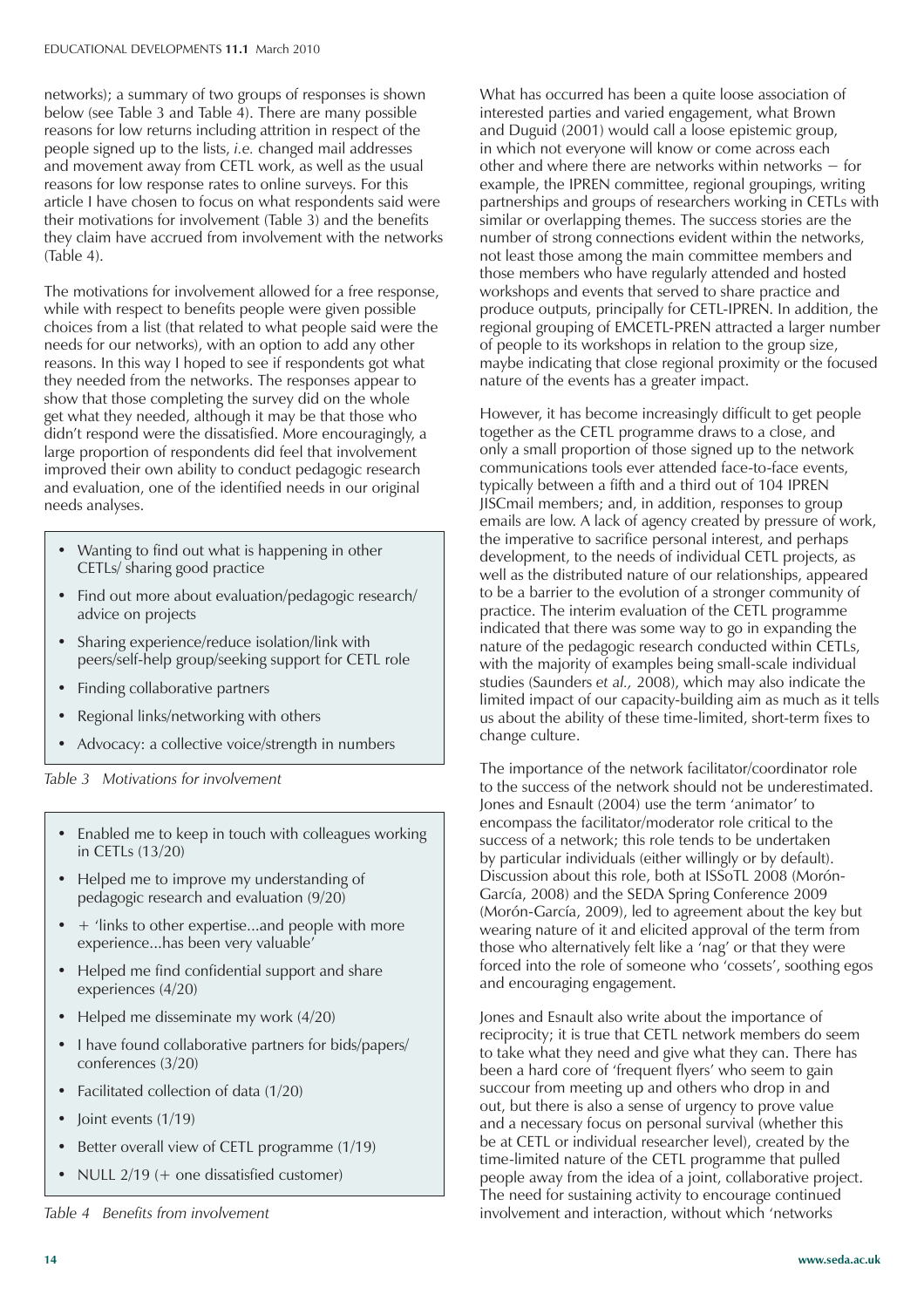become moribund' (Jones and Esnault, 2004 p. 5), may be obvious, but when the focus is overwhelmingly set on meeting programme evaluation requirements, this can get lost. In theory, our virtual community of mailing lists and the research environment should enable us to keep things going during the times when it is impossible to meet up and allow people to drop in and out when workload dictates; however, take-up and participation are low not least because some participants find the technology cumbersome (the virtual research environment), and mass emails (from the mailing list) are easy to delete.

#### **References**

Brown, J. S. and Duguid, P. (2001) 'Knowledge and organization: a social practice perspective', *Organizational Science,* 12(2), pp. 198-213.

Canning, J. (2007) 'Pedagogy as a discipline: emergence, sustainability and professionalisation', *Teaching in Higher Education,* 12(3), pp. 393-403.

Daniel, B., Schwier, R. A. and McCalla, G. (2003) 'Social capital in virtual learning communities and distributed communities of practice', *Canadian Journal of Learning and Technology,* 29(3) (retrieved from http://tinyurl.com/3of55).

Dawson, S. (2008) 'A study of the relationship between student social networks and sense of community', *Journal of Educational Technology and Society,* 11(3), pp. 224-238.

Horelli, L. (2009) 'Network evaluation for the everyday life perspective: a tool for capacity-building and voice', *Evaluation,* 15(2), pp. 205-223.

Jones, C. and Esnault, L. (2004) 'The metaphor of networks in learning: communities, collaboration and practice', paper presented at the Networked Learning Conference 2004 (retrieved 14 January 2008, from http://tinyurl.com/ yaovz7a).

Lave, J. and Wenger, E. (1991) *Situated Learning: legitimate peripheral participation*, Cambridge: Cambridge University Press.

Morón-García, S. (2008) 'Strength in numbers: networking to learn', paper presented at the ISSOTL 2008: 'Celebrating Connections: Learning, Teaching, Scholarship', October 16- 19, in Edmonton, Alberta, Canada.

Morón-García, S. (2009) 'CETL networks: sharing expertise, supporting each other', paper presented at the SEDA Spring Teaching, Learning and Assessment Conference 2009: Underpinning Academic Practice with Research and Scholarship.

Saunders, M., Machell, J., Williams, S. *et al.* (2008) 2005- 2010 CETL *Programme Formative Evaluation: summary report,* Bristol: HEFCE.

Thompson, D. (ed.) (1996) *Oxford Compact English Dictionary,* Oxford: Oxford University Press.

Wenger, E. (1998) *Communities of Practice: learning, meaning and identity,* Cambridge: Cambridge University Press.

**Sue Morón-García** is a Senior Lecturer in Higher Education Research and Development at Coventry University.

# Development of a Community of Learning: A Feasibility Study

**Sara Briscoe** and **Dr Sean Wellington,** Southampton Solent University

Educational Institutions have a range of staff engaged in pedagogic inquiry. Evidence suggests, however, that their activities may exist in isolation with few forums for sharing best practice, provision for mentoring or developing synergistic benefits. Establishing and nurturing 'Communities of Learning' (also referred to as 'Communities of Practice' or 'Learning Networks') offer the potential to overcome these isolation issues and contribute to educational development and the practice of teaching and learning. This article explores this potential and draws on the work of a Teaching Quality Enhancement Fund project at Southampton Solent University (SSU): Solent Community of Pedagogic Practice Feasibility Study.

SSU is a post-1992 institution with around 10,000 FTE students on two campuses. In 2006, it introduced a new annual system for recording all staff research and scholarship outputs. Analysis of the Academic Audit revealed small pockets of very active pedagogic researchers across the four faculties. The interest in developing a university-wide community of learning arose from a desire to build on this foundation by nurturing multiple communities or networks of staff with similar interests.

#### **The Community of Learning Approach**

The central tenet of the community of learning approach is that it facilitates networks of members of staff who

have common interests and aims. It is through these communities, both informal and formal, that staff are able to interact, communicate, learn from one another, solve problems and create new knowledge (Hildreth *et al.,* 1998; Lave and Wenger, 1991; Wenger, 1998).

#### **Communities of Learning − Key Characteristics**

- Voluntary membership
- Shared interest and expertise binding people together
- Creation of new, often tacit, knowledge, in social context
- Fostering new approaches to problems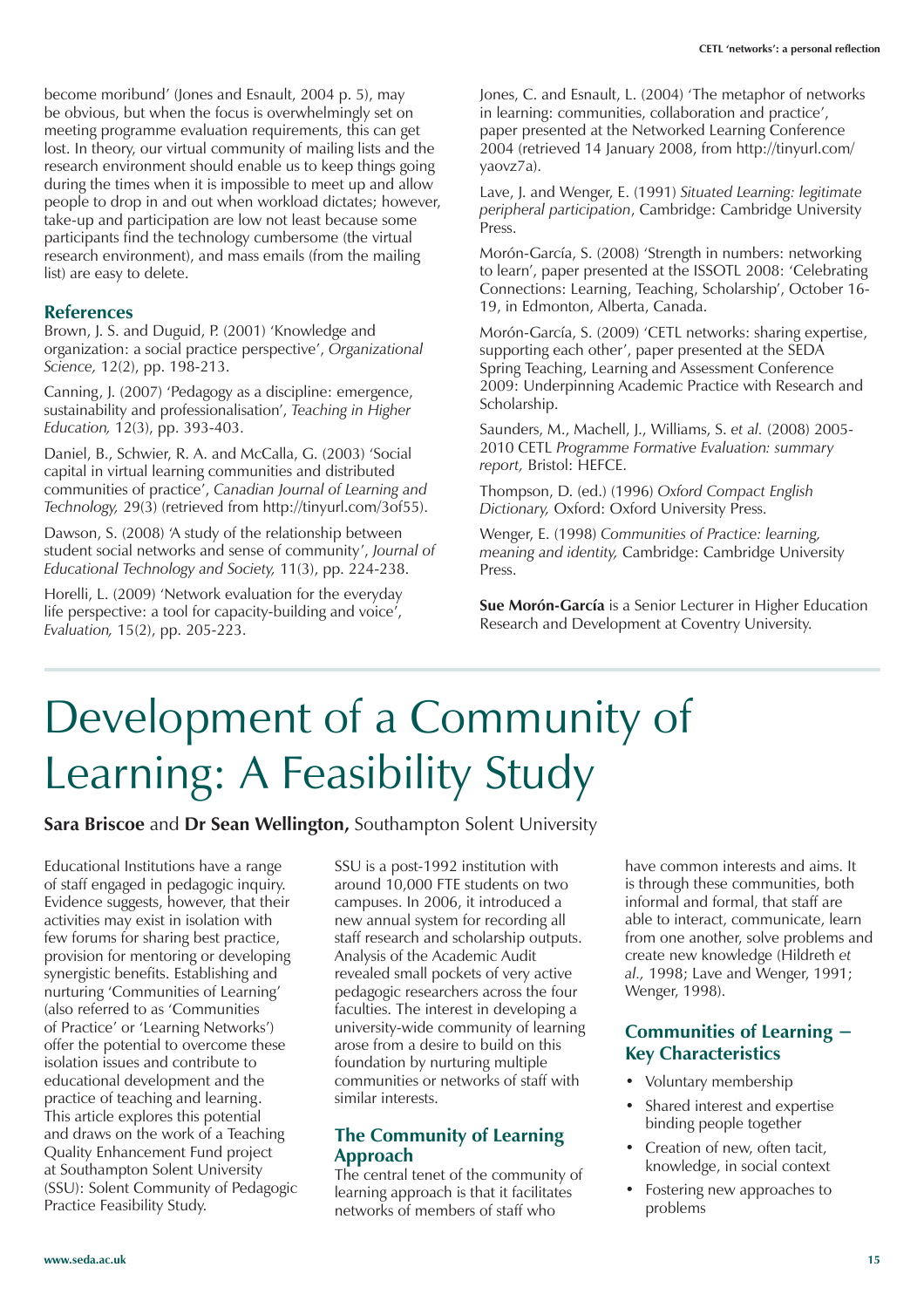- Members value their collective abilities, learn from each other, help each other and share information
- Legitimate Peripheral Participation (LPP) where newcomers learn from 'old timers' and, in time, newcomers progress from peripheral to full participation in the community.

Learning communities can be organic, spontaneous and informal. Although fluid in nature, core drivers of the community are located at its centre. Citing the analogy of a spark and fire, Cambell and Uys (2007) suggest that it is the core membership that is critical to its survival, as it instigates and drives the community and continues to burn, encouraging participation from members and steering them toward achieving their goals.

It is argued that membership of learning communities cannot be made mandatory; however, this is not to preclude formal groups operating as effective communities. It is the organisation's role to bring the right people together and provide an infrastructure that supports the community's operation (Wenger and Snyder, 2000).

The advancement of technology and the internet, and the growth in the use of information communication technologies and computer-mediated communications, offer the potential to create virtual or online communities of learning. Virtual communities share similar characteristics to traditional communities, but communication is supported through media such as telephone, teleconferencing, email, video conferencing, newsgroups, databases, web sites and intranets. Virtual communities afford the possibility of bringing people together who are geographically remote, and they also offer a quicker platform through which to build communities. However, they can be more transitory than more traditional communities and may develop without any central management or control. The effectiveness of virtual communities rests upon a number of factors (Gannon-Leary and Fountainha, 2007):

• the technological provision and the skills of members to use the technology

- the ability of the technologies to facilitate interaction between members
- $\bullet$  the need for members to feel a sense of belonging
- the ability of members to identify others with similar interests and aims
- longevity of the community is needed to create trust, rapport and a true sense of 'community'.

In summary, the community of learning approach seeks to create opportunities for the sharing and development of best practice in teaching and learning and pedagogic inquiry by fostering multiple and overlapping communities of interested parties within the institution, whether that be through traditional communities, virtual communities or a combination of both – see Table 1. The successful development of learning communities is dependent on the design of effective platforms through which staff with similar interests can develop ideas. They need to be supported with relevant infrastructure and systems.

- Enhance teaching and learning practices
- Foster generic research skills
- Tap into synergies
- Share best practice/expertise
- Improve academic profile
- Encourage links between faculties/schools

*Table 1 Benefits of the Community of Learning Approach*

#### **The Solent Project**

The central aim of the feasibility study was to identify the main issues that would influence the design and development of a Community of Learning within SSU.

Figure 1 illustrates the work completed by the project team. The study started with a detailed review of the literature. Four leading practice Higher Education Institutions, with recently launched and/or established communities of learning, were identified. Interviews with key members of staff from these institutions were used to gain an in-depth understanding of their experiences in developing and maintaining communities of learning.



*Figure 1 The Solent Project*

Internal stakeholder research at SSU was also completed. This included one-to-one interviews with key stakeholders responsible for research and scholarship, staff development and learning and teaching. An online survey was administered in order to establish current and future pedagogic learning preferences of all academic and support staff. Finally, the technological assessment sought to evaluate the potential of the university intranet to provide online space to support the development of a community of practice.

#### **Developing a Community of Learning – Experience of Leading Practice Institutions**

It is fundamentally important to acquire powerful institutional backers from the initial design stage. Those seeking to develop such a community must have a convincing rationale for devoting resources to the further development of pedagogic practices. The benefits to the institution should be clearly articulated. Ensuring that the community of learning aligns with institutional priorities, and presenting the concept as a problem-solver for the institution, are also helpful in acquiring senior management 'buy-in' (for example, achieving improved NSS results, enhancing employability, improving student feedback processes).

Inadequate commitment by senior management and/or funding may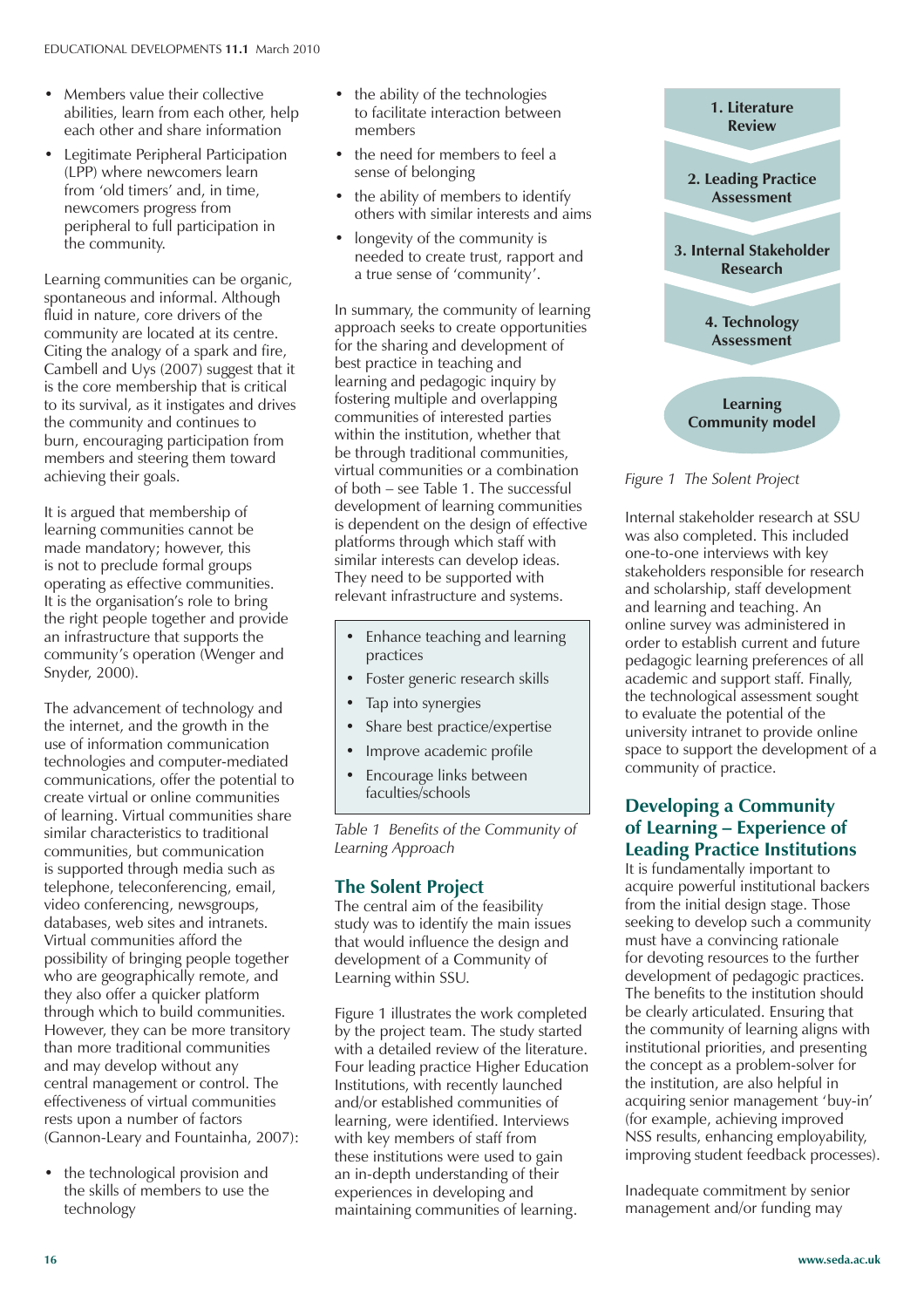mean that any community of learning falters in the early stages. Funding should be sought for both the launch and the ongoing costs. In an environment of tightening budgets, achieving a realistic amount of finance is challenging. The community of learning needs to be firmly embedded within the institutional processes, practices and structures, with clear benefits to staff, including promotional routes identified for staff as a tangible incentive to participate. This is particularly important when attempting to gain staff support and involvement in the community and crucial in achieving any cultural shift needed in terms of the perceived 'value' of pedagogic inquiry.

It is important to establish a strong identity for the community; one that should clearly contribute to the wider academic identity of the institution. Thought needs to be given to the best design for the community − the most advantageous location for central resources and the relationship between this centre and other hubs of activity within the network. The development of the VLE offers further opportunities to engage staff in the community. The challenge here is to align interests and resources to support activities. Evidence suggests that whilst a VLE can be a key innovation, staff still prefer faceto-face interaction rather than online communication; so online provision is likely to be supplementary. The strategic relationship between direct and online provision needs to be addressed in the initial design. Further challenges include: high staff workloads making it difficult to find time to participate in activities; staff concerns about Intellectual Property issues; and maintaining the momentum of the community once it is established.

#### **Key issues to address at the design stage**

- Potential available resources including funding, physical space, staff to form a core team (in order to coordinate activities) and VLE platforms.
- Potential drivers for the community: possibilities here cover tapping into existing staff development activities and the annual appraisal process, linking to Postgraduate Certificate in Teaching and Learning in Higher Education, Master's and Doctorate

in Education programmes and also any Teaching Fellowships.

- A clear strategy timeline, goals and methods of evaluation should be formulated. Effective evaluation processes can be helpful in demonstrating and justifying the value that a community of learning can bring to the institution.
- A clear identity for the community.
- Coherent communication strategy to support each stage of the implementation strategy. The strategy needs to identify the key messages, audience and communication tools and a timeline for delivery.

#### **Tactics and Tips to Engage Staff in the Community of Learning**

All the leading practice institutions stressed the need to utilise a wide range of tactics in order to involve staff and build capacity. Table 2 highlights some examples of activities that could be employed. It is important to research staff/student/institutional agenda and 'plug' into these. A useful tactic is to align activities with the institutional quality enhancement agenda. For example, blended learning, improving formative assessment and the internationalisation of the curriculum are currently areas of focus. Ensuring that activities support staff in their teaching and learning, curriculum development and involvement with institutional processes in a timely fashion, is also an effective tactic. An example might be using the VLE and new Web 2.0 technologies to enrich the student learning experience and supporting staff involved with course design, validation and other review events.

- Workshops and e-workshops
- Invited speakers
- Annual Teaching and Learning Conferences
- Seminars on aspects of pedagogic practice
- Writing residentials
- Publications e.g. working paper series
- Mentoring programme

*Table 2 Community of Learning − Ideas for Activities*

Identifying small-scale research projects to involve staff has been used effectively to 'pump prime' the community and can be particularly effective if such projects are crossschool/faculty. Offering some form of status and/or remission for staff involvement is useful, as well as identifying 'champions' for projects and activities at school/faculty level.

In order to maximise the opportunity for staff to attend events such as seminars, workshops and reading groups, consider varying the time/ day of the events (lunchtime, late afternoon, breakfast meetings *etc.*).

Holding regular teaching and learning forums/conferences can be a useful tool to share best practice, showcase projects and expand staff involvement in the community. They are also a good opportunity to invite external guest speakers and staff from other HE institutions.

Developing a publication strategy has the combined effect of raising the profile of both the community and its individual members. Newsletters, e-newsletters, journals and working paper series are all useful tools. The experience of submitting work for in-house journals and workingpaper series can be a very valuable developmental experience for staff new to pedagogic research.

#### **Staff Preferences for a Community of Learning at SSU**

The online survey aimed at identifying the current and future pedagogic learning preferences of all academic and support staff was completed in June 2009. A total of 154 staff completed it (119 academic staff and 35 support staff). It covered the following areas:

- Respondents' current and future likely teaching and learning activities and research interests
- Teaching and Learning activities that respondents would like support with
- The skills that respondents could offer to a learning community
- The preferences respondents have regarding the format and timing of the community's teaching and learning activities.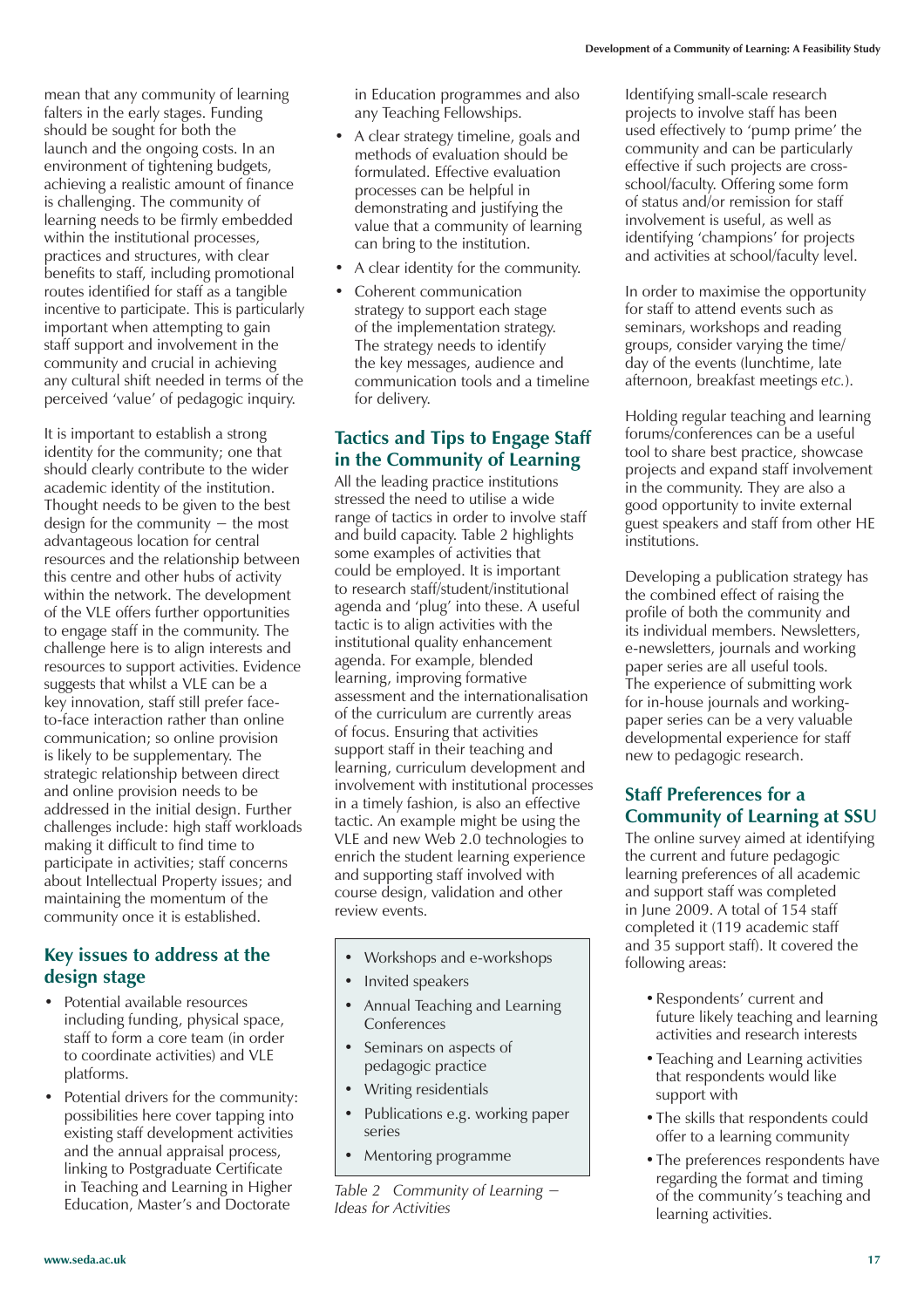#### **Five areas of teaching and learning/ research with the highest indication of staff interest:**

| <b>ACADEMIC</b>    | <b>SUPPORT</b> |
|--------------------|----------------|
| <b>STAFF</b>       | <b>STAFF</b>   |
| • Encouraging      | • Encouraging  |
| student            | student        |
| participation in   | participation  |
| learning           | in learning    |
| • Activity-based   | • Flexible     |
| learning           | learning       |
| • Student          | • Learning     |
| experience         | support        |
| · Student          | · Student      |
| feedback           | feedback       |
| • Subject-specific | • Independent  |
| discipline         | learning       |

#### **Three areas of teaching and learning activities that respondents most want support with:**

| <b>ACADEMIC</b>                  | <b>SUPPORT</b>                                 |
|----------------------------------|------------------------------------------------|
| <b>STAFF</b>                     | <b>STAFF</b>                                   |
| • Finding                        | • Finding                                      |
| research                         | research                                       |
| partners                         | partners                                       |
| • Establishing<br>research teams | $\bullet$ Poster/<br>workshop<br>presentations |
| • Collaborative                  | • Collaborative                                |
| learning                         | learning                                       |

#### **The skills that respondents could offer to a learning community:**

Analysis of this qualitative question revealed strong support for the development of a community of learning with staff, and indicated a wide range of knowledge and skills that they could personally contribute (e.g. mentoring, bid writing, writing for publication, expertise in learning technologies, distance and blended learning, problem-based learning).

#### **Respondentsí preferences for format and timing for the communityís teaching and learning activities:**

Face-to-face meetings, workshops and seminars were the most preferred format for activities; however, online activities and information were also rated fairly highly. Staff indicated a preference for monthly activities scheduled in working hours.

#### **Solent Community of Learning ñ Conclusion and Future Work**

The feasibility study findings have been received with a great deal of interest at Solent and the team are pleased to have secured more funding to initiate a community of learning for the year 2009-2010, using face-to-face events supported by online technologies. The technology assessment found that the current VLE is perceived by staff as a vehicle for communication with students rather than between staff. We are currently looking at new Web 2.0 technologies which could be used to support the community (similar to Facebook). The planned community of learning activities have been derived from the experience and best practice identified from the leading practice institutions as well as the findings arising from the survey at Solent University, and include:

- A monthly series of lunchtime workshop sessions
- An online presence supporting staff interactivity
- The use of mentors to support staff inexperienced in pedagogic research
- A database to allow staff to share their research interests and identify opportunities for collaboration
- A pedagogic research journal, initially with articles published online
- Opportunities for researchers to present work in progress and receive feedback on their work (a series of conferences and forums)
- Reading and peer support groups, for example staff studying for Doctorate of Education (EdD).

#### **References**

Campbell, M. and Uys, P. (2007) 'Identifying factors that influence the success of ICT in developing a learning community: the CELT experience', *Campus-Wide Information Systems (CWIS),* Emerald, UK, 24(1), pp. 17-26 (http://tinyurl.com/CampbellUys).

Gannon-Leary, P. and Fontainha, E. (2007) 'Communities of practice and virtual learning communities: benefits, barriers and success factors', *Elearning Papers 5* (http://tinyurl.com/ GannonLeary).

Hildreth, P. M., Kimble, C. and Wright, P. (1998) 'Computer mediated communications and international communities of practice', *Proceedings of Ethicomp í98,* March 1998, Erasmus University, The Netherlands, pp. 275- 286.

Lave, J. and Wenger, E. (1991) *Situated Learning: legitimate peripheral participation,* Cambridge: Cambridge University Press.

Wenger, E. C. (1998) *Communities of Practice: learning, meaning and identity,* Cambridge: Cambridge University Press.

Wenger, E. C. and Snyder, W. M. (2000) 'Communities of practice: the organizational frontier', *Harvard Business Review,* January-February 2000, pp. 139-145.

We would like to acknowledge the contribution of the project team to this study:

Lesley MacDonald, Research Assistant Anne Hill, Faculty of Media, Arts and Society

Rob Mills, Warsash Maritime Academy Lorry West, Learning and Information **Services** 

Dr Su White, External Advisor

**Sara Briscoe** is a Principal Lecturer (Enhancement) in the Faculty of Business, Sports and Enterprise, and **Sean Wellington** is Associate Dean (Enhancement) in the Faculty of Technology, both at Southampton Solent University (Sara.briscoe@solent. ac.uk; Sean.wellington@solent.ac.uk).

### Notice to Publishers

Books for review should be sent to:

### **Rachel Segal**

Book Review Editor, c/o The Higher Education Academy, Innovation Way, York Science Park, Heslington, York YO10 5BR

Email: **rachel.segal@ heacademy.ac.uk** or **office@seda.ac.uk**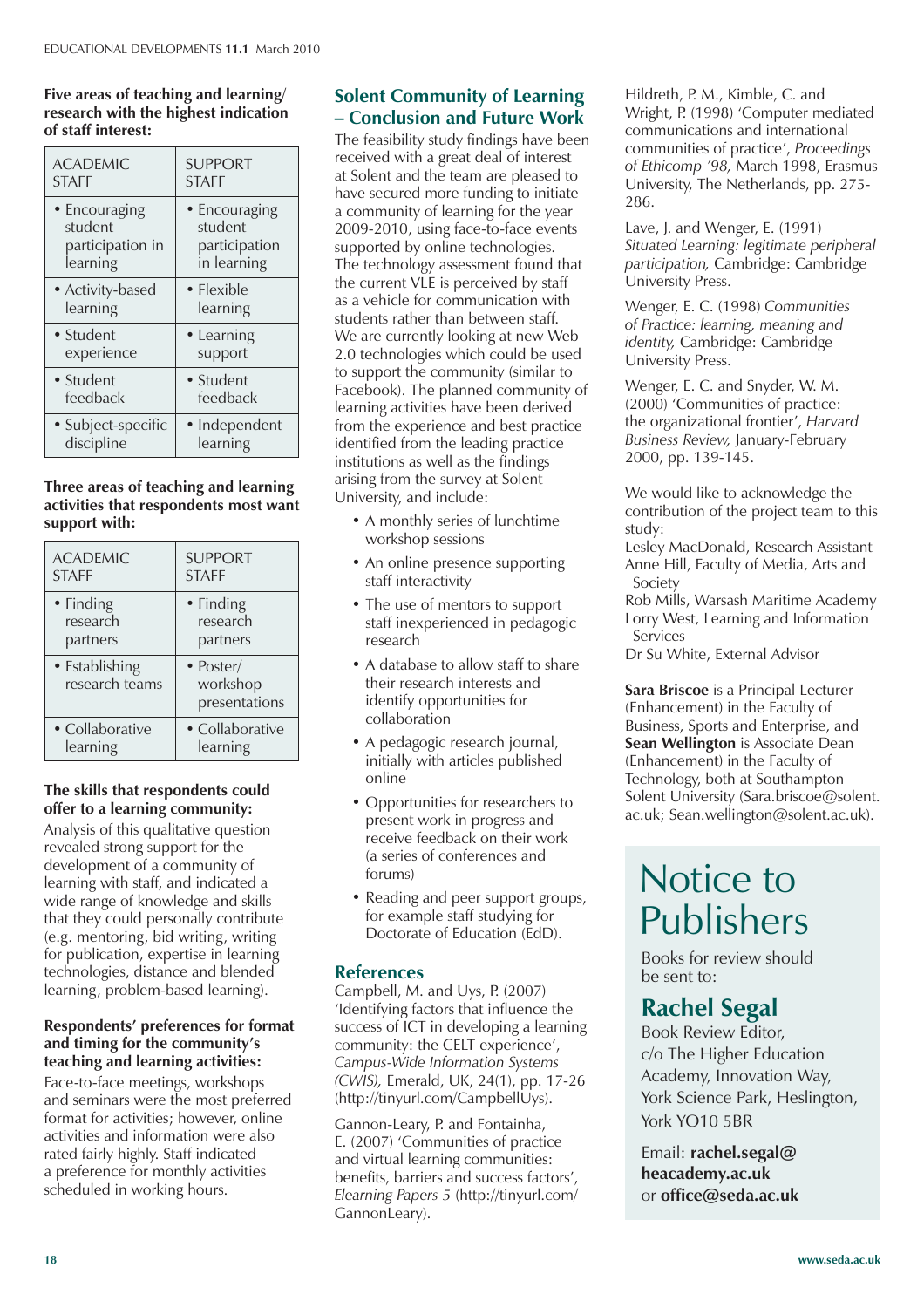# Learning and Teaching Support – is it all about the timing?

**Gary Heywood-Everett** and **Dawn Harrison,** University of Central Lancashire

#### **Introduction**

Ours is a large new university in the north of England serving 33,000 students. We have a range of staff development programmes including a Teaching Toolkit, and Postgraduate Certificates in 'Learning and Teaching in Higher Education', 'Health and Social Care Education' and 'Research Student Supervision'. Although administratively based in the School of Education and Social Science, the academic staff who manage these programmes are drawn from across the university, finding an accommodating venue in the Learning Development Unit.

Whilst our programmes are successful and – particularly in the case of the Teaching Toolkit – recruit well, we are ever questioning our processes in their form, their effectiveness and, in the case here, their timing.

#### **The Teaching Toolkit Course**

The workshops for the Teaching Toolkit are delivered in a one-week block. The programme was introduced to support new lecturers, research students and staff and other staff members developing skills in relation to student support. It first ran in September 2002, with two weeks of workshops, the first following year 4 and the next year 6. By the end of 2008-2009 there had been 32 courses with 613 attendees.



*Figure 1 Participation by Year*

The timetable for the week covers topics of learning, assessment, feedback, curriculum, student support and working with small and large groups. It also has sessions on CPD, exploiting resources including learning technologies, learning and teaching focus in university strategies, personal survival tactics and a more physical workshop on 'protecting and projecting your voice'. The session which consistently gets the highest rating is 'micro-teaching', where participants receive peer feedback on a practice session. The positive response may well reflect the ethos of the week, which is supportive, participative and encourages interaction amongst the participants.

Around ten facilitators contribute to the week, including four Teaching and Learning Co-ordinators from across the university. Alongside the PGCert Course Leader the other facilitators are specialists and/or enthusiasts for their particular area. University colleagues have consistently been keen to support this initiative and report that they find their involvement rewarding.

The moment at which a staff member attends a Teaching Toolkit week has been variable, due to the pragmatics of school need or simply the fact that any one session may have been over-subscribed. Typically, demand has outstripped supply. This has meant that some applicants have had to wait up to seven months in order to join, and the team which constitutes the university management of the programme wondered whether this period of waiting was too long. Without data there was no way of knowing, nor of knowing whether those coming onto the Toolkit within days of arrival at the university felt that attendance was too early.

#### **Related research**

An initial search of the literature revealed very little material which addresses the question of when might be the best time to undertake staff development in learning and teaching, although there are texts which are related. These include how much time is spent engaged in staff development (Wray, 2001), or concern the lack of teacher time for staff development (Tanner *et al.,* 1995). Others, notably NATFHE (2006), discuss the nature of staff development and highlight its resourcing. NATFHE, also, as part of its 'Checklist', notes that Induction should be made available close to the time of appointment and should be facilitated by relief from timetabled/teaching duties. However, this is neither developed from a research base nor discussed. Taking the broad view, and amongst other suggestions, Pontz (2003, p. 165) writes that 'if training is to be effective and reasonably successful, it must at the very least be motivating, set goals that can actually be attained by individuals, require the individual to draw upon knowledge s/he has already acquired, give the individual choice in training and take place over a sufficient period of time,' although Pontz does not speculate as to what this time period may be and, more importantly for this article, does not address the issue of the best moment for induction training.

Similarly wide-ranging, others (Diaz Maggioli, 2004; Sparks, 2002) indicate that the best conditions for continuing professional development involve horizontal decisionmaking, where programmes would involve participants in its planning, organisation, management, delivery and evaluation and an emphasis on personal as well as professional development.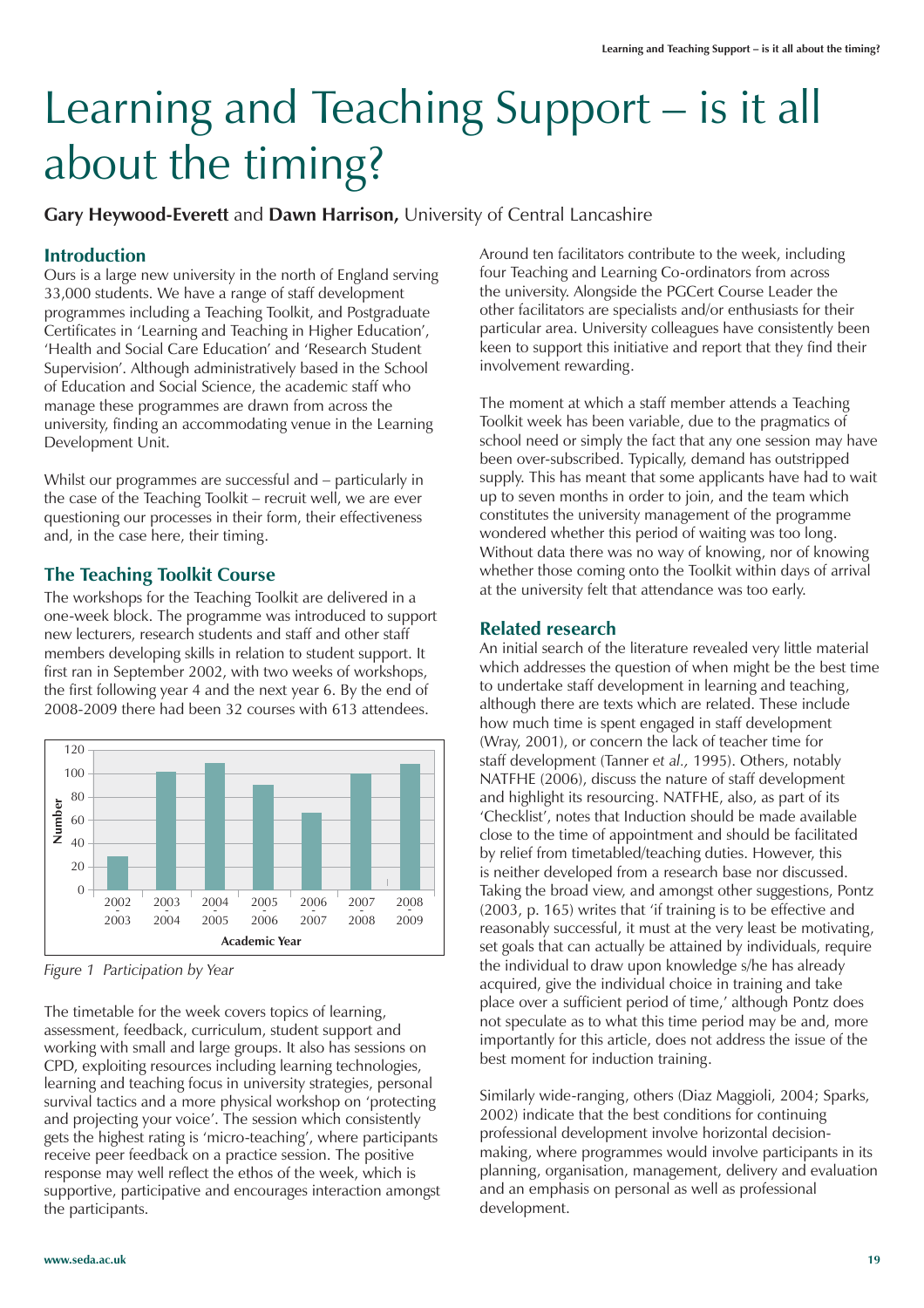However, there is little about when staff development should take place or concerning the chronology of an individual's development in terms of their employment.

Setting up a small-scale piece of research seemed to be the obvious thing to do and so we contacted 30 staff members who had attended the Toolkit to ask them three simple questions:

- How long were you in post before attending the Teaching Toolkit?
- What do you believe is the optimum point at which new staff should attend the Toolkit?
- What are the advantages of attending at that optimum time?

We asked staff from across the university – from each of the faculties – in order to avoid the skew of subject difference and we received over twenty responses, enough, we felt, to draw some tentative conclusions.

#### **Initial findings**

In simplistic terms the average time in post was 8.33 months and the mean recommendation was 5.25 months. However Figure 2 reveals a much more complex picture.

The 'time in post when attending the Teaching Toolkit' ranged from one week to almost two and a half years. This variation can be explained by different schools within the university having variable pressures on priorities of their staff. It is not foreseen that this situation will change given the processes, practices, not to mention the tensions determined by subject and discipline characteristics. However, a number of points were raised in interview which complement this data.

#### **Time to settle in**

A number of respondents felt that the Toolkit could only be beneficial if a staff member had already become familiar with aspects of their work. They felt that there would be a 'better understanding of some of the issues' having been given enough time to 'settle in' to their new role. Some made especial claim to this familiarisation by referring to teaching and that they should 'have some teaching experience to be able to reflect upon' and 'it would give me a better understanding of the issues on the course' having had familiarisation time before it. This ties in to Pontz' idea of training drawing on existing knowledge (2003, p.165). One respondent said that you should have enough time [before the Toolkit] to have 'found your way around the university and your own department'.

#### **Teacher development or induction?**

An interesting theme to come from the data was that some felt that there was a clear and necessary distinction between being inducted into the university and being fully 'integrated into the teaching modules'. One respondent suggested that she could have been given more 'time to orientate myself to the university' but also to 'get my head around teaching and facilitating', and that should be the order. Another felt that there were two aspects to deal with early in a new post: 'the overall working of the university' and 'an opportunity to take part in teaching activity', although there was no indication, in this case, as to priority.

#### **What's new?**

One respondent made an important distinction between those new to teaching and those continuing teaching but at a university new to them. It was felt that beginning teachers would benefit from an early Toolkit as they are 'open to developing new practices' and 'open to the idea of reviewing teaching skills'. Similarly, but for different reasons, this respondent suggested that those transferring to a new teaching post from another university needed an early Toolkit simply to be 'introduced to the university's standards and regulations'.



*Figure 2 Time in post and recommended time for attendance at Teaching Toolkit*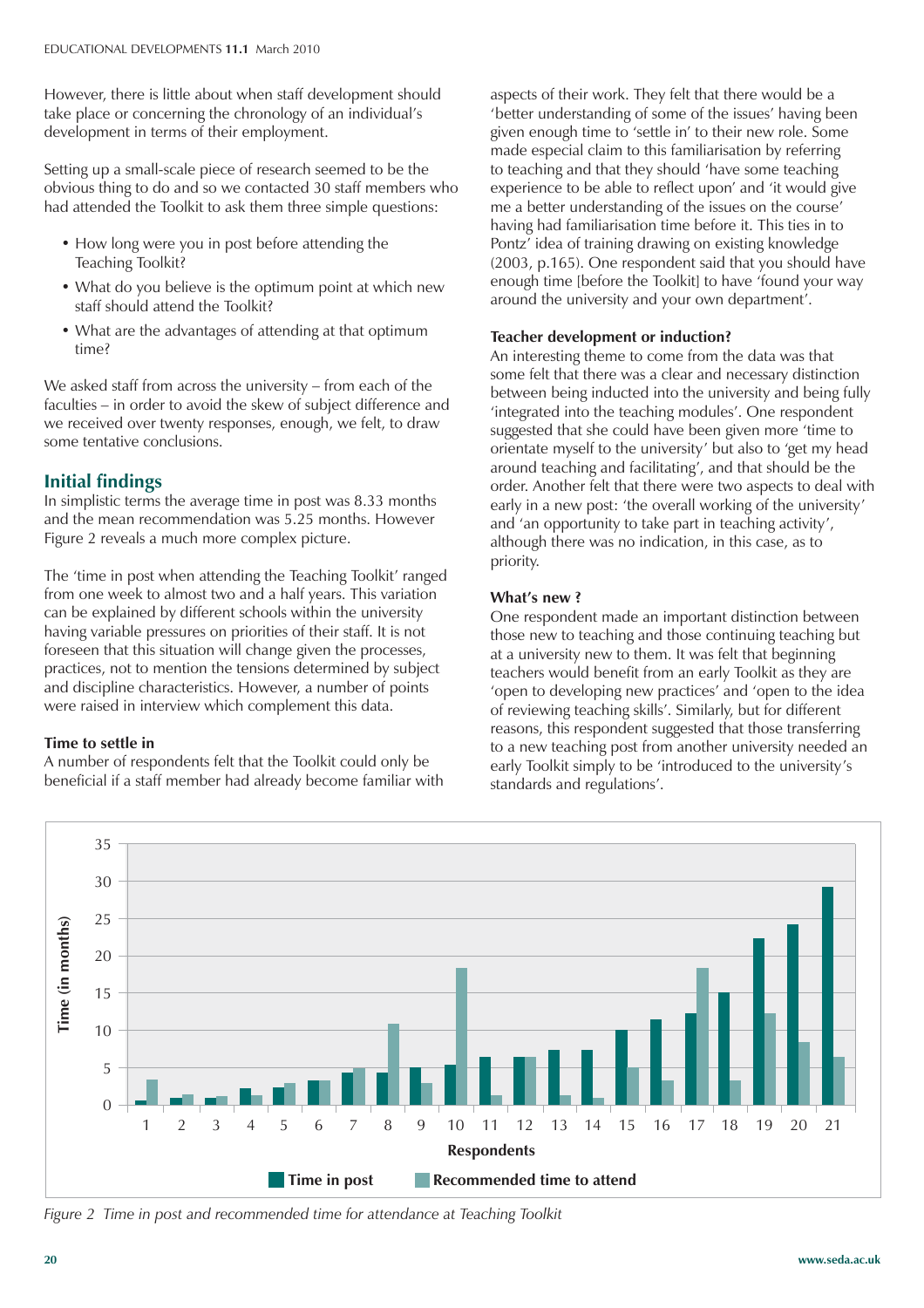#### **Understanding a new role**

In one case a respondent made clear reference to 'developing new materials' as part of her new role and that her early Toolkit saved 'wasting much effort and time'. Another respondent felt that those new to teaching in a HEI would need to know about learning outcomes, assessment and student support and 'the sooner the better'. However, a different view was that staff needed 'to know something about their new role – particularly the characteristics of the students' prior to the Toolkit experience. This enabled them to feel 'informed enough to be able to relate Toolkit issues' to practice.

#### **Departmental induction**

The sense expressed here was that there should be home (departmental) induction before knowledge and understanding of learning and teaching. However, one respondent did feel that the Toolkit itself provided a valuable early induction by 'giving general information about the university and its functions' which complemented that given by the Department and by Human Resources. There was a sense, though, that HR and Departmental induction were different from the Toolkit which helped you to become 'fully integrated into teaching modules'.

#### **Having something to reflect upon**

A number of respondents felt that not only would a staff member have had the time to settle in but also there would be 'teaching experience to reflect upon', or 'time to orientate myself to the university as an organisation and get my head around teaching and facilitating'. One respondent felt that applying skills from the Toolkit was easier 'having had some experience in the classroom', another saying that they can then 'think of examples from their teaching sessions' to bring to the Toolkit workshops. Another respondent agreed with this, feeling that they needed 'time to get into role, understand the housekeeping, identify general strengths and weaknesses' before attending the Toolkit so that they could 'apply the lessons and think of examples for the sessions'. A supportive comment was that 'staff should have already got a feel for the type of student they have' and have 'identified a lecturing style that works with these students' in order to fully appreciate the Toolkit.

#### **Open to learning**

However, two respondents felt that by attending the Toolkit early in-post, staff members would avoid establishing unfortunate patterns and habits in professional practice – 'people get stuck in their ways' and then 'it's difficult to change anything'. In addition, it was felt that new to post you may be 'fresh' and 'open to new ideas and suggestions'.

#### **Emerging issues**

A number of issues emerged from this data:

#### **Too soon, too late or just right?**

The data in the graph and, to a certain extent through the qualitative feedback, suggests that there is a difference of perception between those attending the Toolkit at an early point in-post and those having had years of experience. The difference is that those who had the Toolkit very early would have liked it later and those who had to wait for Toolkit would have liked it earlier. Whilst there may be a tendency to perceive that others' experiences are preferable to your own, staff members did suggest rationales for this perception. Those attending after some time felt that they 'wished that they had known that earlier', referring to teaching and learning issues and not simply to university regulations. Others − those attending the Toolkit very early (after only a week or two)  $-$  felt that new staff should be given time enough to settle into role before attending. On the Goldilocks principle, there would be those who felt that their experience was 'just right' in terms of their time in-post. These members of staff ranged between two and three months, thereby suggesting from this data that this would be an optimum time for attendance. One of these encapsulates the feeling: 'I'd been in the job long enough to gather what was expected of me, but not so long that I didn't have lots to learn'. This respondent had been at the university for three months when she attended the Toolkit and felt this arrangement to be ideal.

#### **Training or induction?**

The issue of familiarisation as distinct from development was a clear point to arise from the data and suggests staged and different phases of induction and staff engagement which reflect these requirements. Settling into an environment means a number of things: identifying prerequisite aspects of life in the institution (contracts, regulations, understanding standards and practices); acclimatising to life in the department (colleagues, students, modules, fire drills, new role); understanding and individually adapting to the post (teaching methods, student needs, available resources). That there are different new staff needs is clear and they are currently met by differing agencies. However, it is clear from the data that these phases overlap significantly, so that understanding regulations only comes about when there is some engagement with the student group  $-$  for example, module familiarisation cannot be separated from university regulations or resource availability. This would seem, then, to be a call for a more inclusive induction process and the integration of human resource, departmental support and staff development services. The point at which this integration happens is therefore critical for the success of each one.

#### **The philosophy of CPD**

The results of the survey may require us to question our own assumptions behind the call for the survey in the first place. Does a desire to establish the 'optimum time' carry assumptions of 'fitness for purpose' or 'licence to practise'? If we replace this assumption with the accepted thinking before the Dearing Report (1997), namely that people qualified within their discipline can teach, then the idea of the Teaching Toolkit takes on a stronger identity of CPD and the 'timeliness' appears less significant. Aligned with constructivist ideas of learning, similar issues can be addressed at different levels, dependent on the experience of the participant. In that context it could be expected that people would gain different things from the programme dependent upon their level of experience.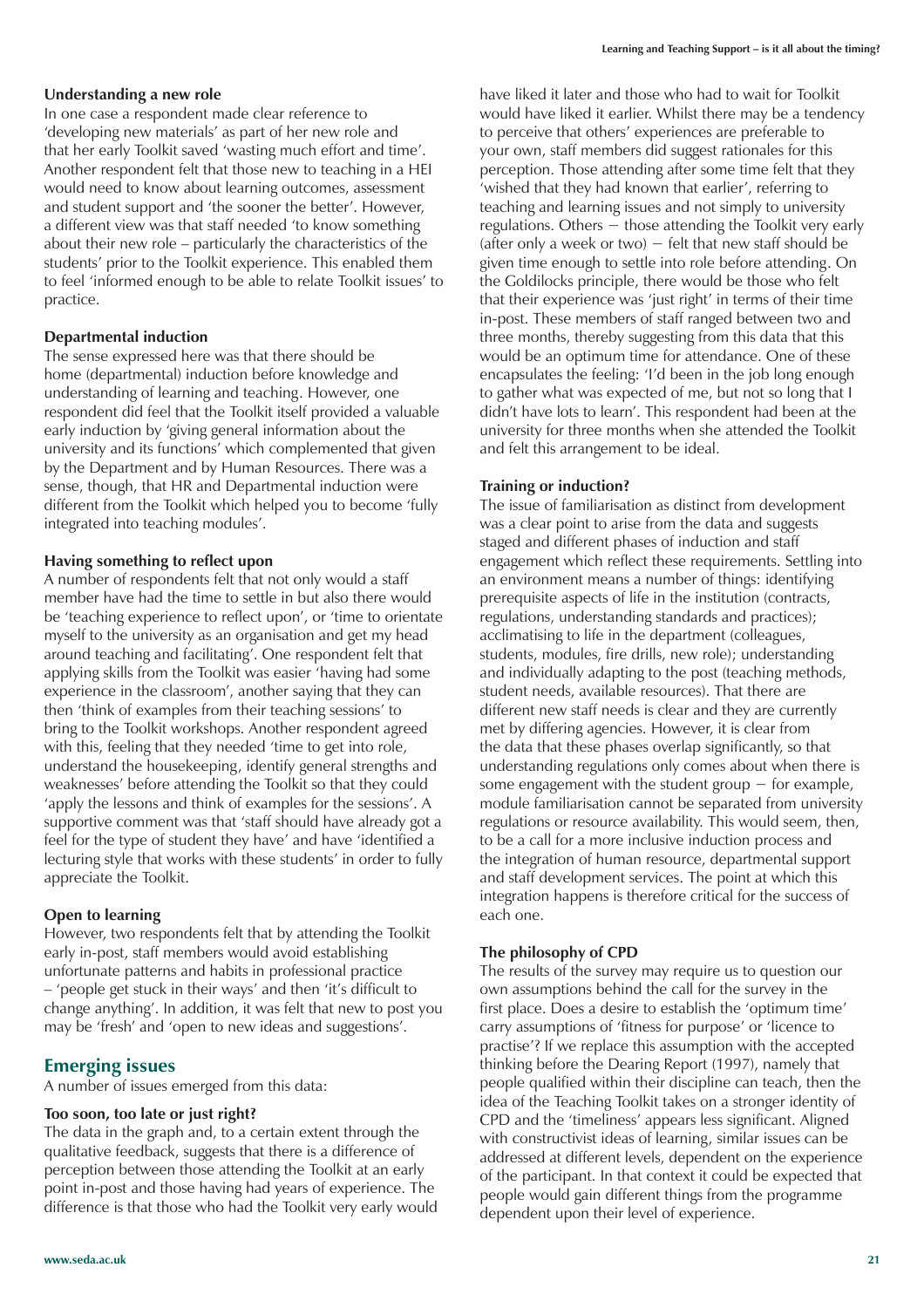| A: New to organisation, experienced in role                                                        | B: New to organisation and role                                                                                                                                                                                                          |
|----------------------------------------------------------------------------------------------------|------------------------------------------------------------------------------------------------------------------------------------------------------------------------------------------------------------------------------------------|
| e.g. First post at this university, but lectured<br>for a number of years within HE or FE          | e.g. First lecturing post. This can include colleagues completing their PhD (so<br>immersed in education culture) and those bringing industry experience who<br>may not have studied or been employed in education for a number of years |
| C: Familiar with organisation and role                                                             | D: New to role, familiar with organisation                                                                                                                                                                                               |
| e.g. Including colleagues who have worked<br>part-time at this university for a number of<br>years | e.g. Colleagues who have worked within the institution for a substantial time,<br>but whose role has developed to incorporate the facilitation of learning                                                                               |

*Table 1 Variables of experience: role and institution*

#### **Diversity and academic staff**

Perhaps we are guilty of assuming that lecturers (and researchers) are a homogeneous group (only distinct by their discipline), whereas they are the most mixed of mixedability groups, coming with different levels of teaching experience, skill and confidence. It is interesting that whilst we acknowledge student diversity within the massification of higher education, perhaps the 'bear on the rug' is the diversity of academic staff.

Table 1 seeks to represent two continua that have a significant bearing on the most appropriate timing: time in teaching and time at the institution. Participants on the Teaching Toolkit could populate any of these quartiles. New to the organisation but experienced in role would include colleagues from partner colleges whose teaching load was increasingly operating at HE level. A number of participants on the programme would fit into quartile B, as the Teaching Toolkit has welcomed colleagues who have come directly from industry including the police force, nursing and journalism. Colleagues whose role has developed to give more of a focus to student learning (quartile D) have mainly come from student support and the library.

#### **Induction to what?**

If they are joining the organisation, what organisation are they joining? Is it, as Becher and Trowler (2001) suggest, the joining of an academic tribe, or is it the wider (university) organisation that they are joining? In response (through regular evaluation forms) to the question concerning the value of the Teaching Toolkit, attendees consistently recognise issues of induction within a deeper focal range than a simple subject identity would suggest.

#### **Conclusions**

Our innocent question, as with so many innocent questions, seems to have generated more questions. In particular, it has revealed inherent assumptions such as the homogeneous nature of the participants and highlighted the tension within the programme between induction and training. Induction carries an assumption of no prior knowledge or experience, whereas training, as outlined by Pontz (2003, p. 165), requires that individuals draw on knowledge already acquired.

The purpose of the Teaching Toolkit also has implications for timing. If it is seen as training to make staff 'fit to practise' then timing is crucial. However, if the programme is seen as providing support for 'continuing personal development',

then participants with different levels of experience will take different things from it.

However, there are responses here which serve to illuminate what has been an under-researched area, so that further enquiry is made possible – perhaps looking at subject differences and staff development pressures, or the nature of differing staff development activities.

We intend to go on, further clarifying, asking more questions so that our rationale, principles and timing for the Teaching Toolkit become sharper in focus and realisable in practice.

#### **References**

Becher, T. and Trowler, P. (2001) *Academic Tribes and Territories: intellectual enquiry and the culture of disciplines,* Buckingham: OUP.

Dearing Report (1997) *Higher Education in the Learning Society,* London: The Stationery Office.

Diaz Maggioli, G. (2004) *A Passion for Learning: teachercentred professional development,* Alexandria, VA: ASCD.

NATFHE (March 2006) *Professional Development and the Academic Role: a discussion paper,* London: NATFHE.

Pontz, B. (2003) *Beyond Rhetoric: adult learning policies and practices,* Paris, OECD.

Sparks, D. (2002) *Designing Powerful Staff Development for Teachers and Principals*, Oxford: National Staff Development Council.

Tanner, B., Canady, R. L. and Rettig, R. L. (1995) 'Scheduling time to maximize staff development opportunities', *Journal of Staff Development,* 16(4): pp. 14-19.

Wray, Mike (2001) DEMOS Project - HEFCE Disability Initiative 2000-2002 (http://jarmin.com/demos/resource/ reports/0108.html).

**Gary Heywood-Everett** is a Faculty Teaching and Learning Coordinator, and **Dawn Harrison** is a Principal Lecturer in the Lancashire Business School, at the University of Central Lancashire.

#### **Apology**

In *Educational Developments* 10.4, the photograph accompanying the article 'Learning and Teaching Fellowships within Communities of Practice: If we let them, will they grow?' should have been credited to Lynda Marshall, Publications Co-ordinator and Editor, CLT Publications, University of Brighton.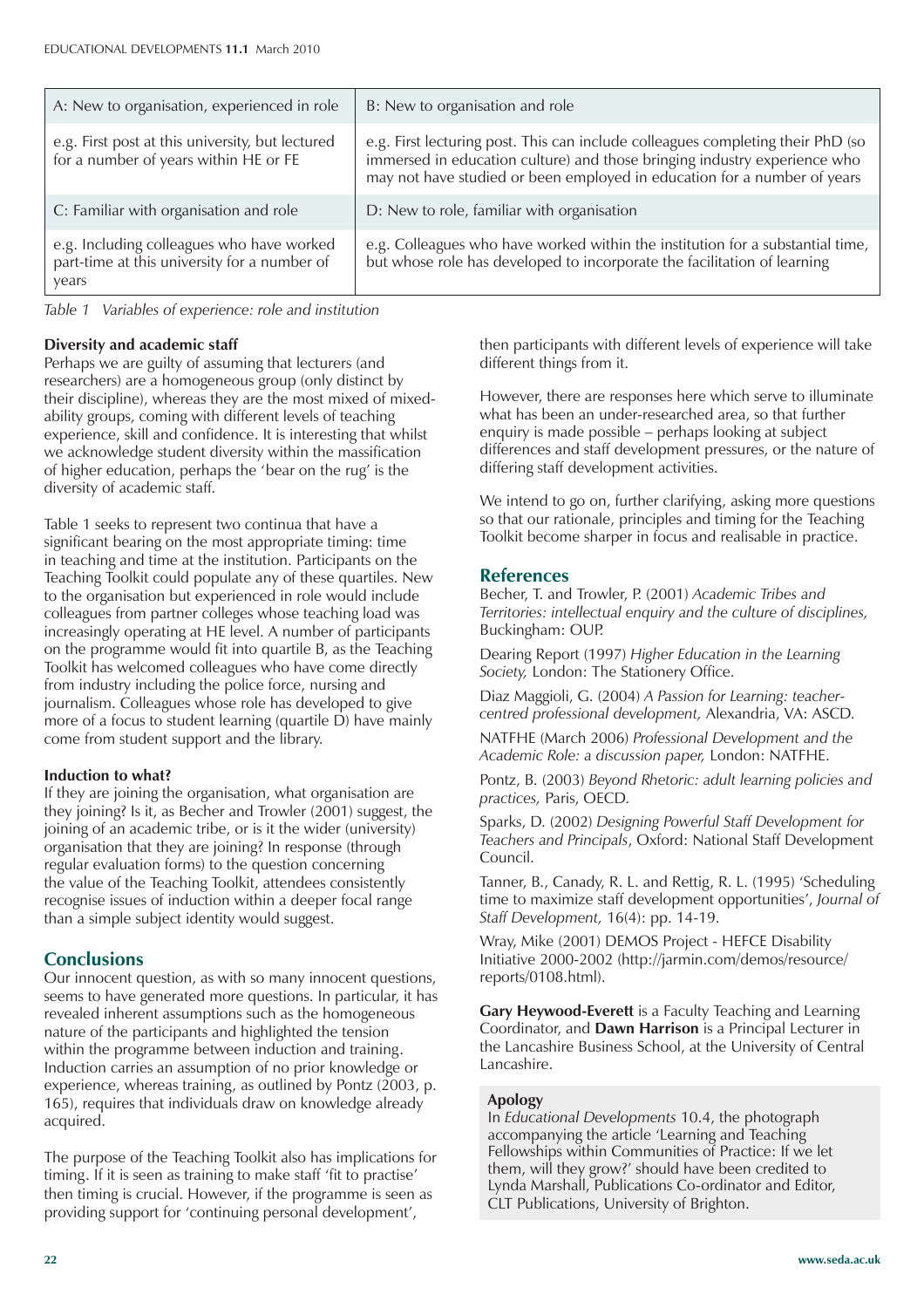# Core and/or periphery: Where's the warmth coming from in graduate student support?

**Ian Brailsford** and **Susan Carter,** University of Auckland

Robert Hutchins, University of Chicago president, commented that a university, in reality, was a 'collection of departments held together by a common heating system' (Rhode, 2006: 88). This mid-twentiethcentury aphorism strikes a chord with us as academic and learning advisors charged with providing centralised university support services. We generate lots of heat at the centre through generic skills workshops, seminars, induction days, and the like, for graduate students, but how much filters out through the pipes to departments? Might warmth be more homely from a single heater in a cosy departmental common room?

Our investigation delved into the connection between generic *versus* embedded provision of academic support. Interest in this often hidden system has a long history. For example, at our own institution, a questionnaire sent out by the newly established Higher Education Research Office in the mid 1970s asked staff about their attitudes towards professional development activities organised by the new central service provider. Forty-five lecturers indicated a preference for faculty- or department-specific activities, 20 wanted sessions with colleagues from across the university, while 99 saw a need for both specific and generic workshops (HERO, 1975). Of course, this presents a dilemma for people like us (Ian an academic advisor and Susan a learning advisor for doctoral students) at the Centre for Academic Development (CAD): how can we provide targeted workshops when there are eight faculties with over 2600 doctoral and master's students on four campuses comprising approximately 100 individual departments and only a handful of dedicated academic support staff at the centre? Although e-learning modules are possible, our gut feeling is that face-to-face workshops are more effective than distance

packages in circulating hot air. But we cannot take Mohammed to all the mountains.

#### **Periphery/core bridging: the departmental graduate advisors (DGAs)**

This research focuses on the efforts of departmental graduate advisors (DGAs) to provide induction, orientation and support for dissertation and thesis students under their sphere of influence. These people are ideally placed to bridge the gap between core and periphery, functioning between the individual supervisor and the wider institution. In 2008 we surveyed, via a questionnaire, all the known DGAs at our institution. DGAs have no fixed job description. Generally they are middle-ranking lecturers completing two or three years in the role falling under the contractual umbrella of academic service. CAD offers an annual three-hour training workshop for new DGAs and occasional forums to discuss specific aspects of graduate advising. However, attendance is voluntary and patchy. Most of the 'training', we suspect, takes the form of the predecessor handing over the files to the new incumbent and providing a month-to-month list of key tasks and deadlines.

A major part of a DGA's responsibility involves the enrolment, monitoring and examination overview of postgraduate work. But they also have a remit to advise would-be students thinking about graduate study, to circulate messages and information sent out by people like us at the centre, and – most importantly for this research – to provide induction and workshops (academic and social) for new and existing graduate students. Using Bruce Macfarlane's (2007) concept of 'academic citizenship', there is scope for DGAs, if they so wish, to create a vibrant community for emerging researchers in their department either on their own or in collaboration with centralised academic support units like ours.

#### **Postal survey of departmental graduate advisors (DGAs)**

Responding to student evaluations that asked for more discipline specificity than found in the generic courses, we surveyed the DGAs to establish what was provided in departments and whether there was a perceived need for more links between our core and their peripheral support of postgraduate students. We were hoping that perhaps we could support DGAs in providing discipline-specific courses by contributing our generic insights. Our questionnaire yielded 52 responses, which we think is about half the target audience. Ethics approval meant that we could not identify the respondents (who remained anonymous), so were unable to discern patterns of reply by discipline. Nonetheless, several DGAs signed their names, requesting we contact them to discuss what was on offer centrally for graduate students. In addition, the responses to open-ended questions made reference to events or activities strongly implying the department or faculty. Thus we feel confident that our sample includes DGAs from a wide range of academic disciplines at the University of Auckland.

We wanted to find out what currently happens at departmental level, and where the gaps in provision might be from a DGA perspective. We surveyed:

- 1. To find out what typically happens in departments regarding induction of doctoral and graduate students: the extent to which departments are currently providing inductions for graduate students; whether departments provide separate support sessions for master's and doctoral students; whether established students attend; whether there is food and drink; and how much time is invested in departmental induction
- 2. To find out what other events are currently provided for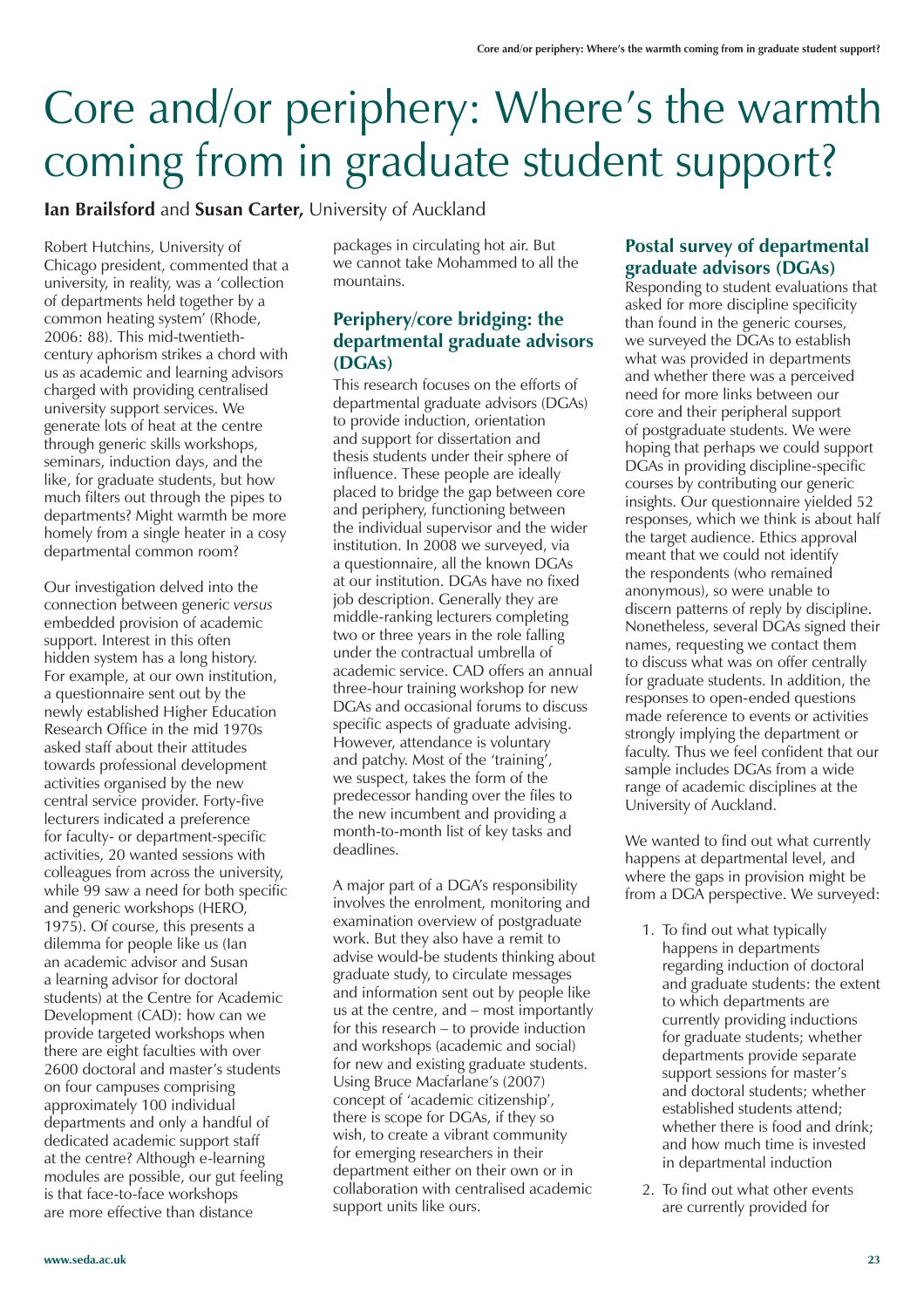graduate students, and whether there are some DGAs who would like to provide more than they currently do

- 3. To find out what sort of events or sessions DGAs might like to do if they were given some help in doing so
- 4. To find out if there is further material than what is already provided by CAD in the DGA inductions that CAD usefully put together for DGAs.

Although the silence of the nonrespondents is difficult to read, we presume that there may be several reasons why they would discard our questionnaire: they already have everything running perfectly and know that we cannot be of any help to them; they would like help but they feel too busy to extend what they currently do; they associate the survey with bureaucratic interference; they have ceased being a DGA; they do not value the current CAD workshops but believe that all support should be embedded; and the individuals are not fully engaged with the role of DGA, one that is often allotted to staff members rather than being chosen by the incumbent.

First we wanted to know what happens at the moment: what communities exist within departments for graduate students? It is not new to notice the importance of departmental collegiality and the role it plays in enabling graduate students find their place in an academic community (Lovitts, 2001). Given that departmental support is still more 'ad hoc' than formal thesis supervision or generic support at our institution, how functional might it be?

We asked about induction, something of a bottom line for postgraduate student support. Results established that about two-thirds of departments represented (32 of 52) have a postgraduate induction, and 18 of these had separate inductions for doctoral students and master's students. In terms of time, twothirds lasted one to two hours, had established students there and food and drink  $-$  for the most part inductions are currently collegial and social orientations. The longer sessions (one-third) ranged between half a

day (four) and two days (only one), suggesting more academic content. Thus departmental induction varies considerably from nothing at all to a quite protracted affair. The majority provide a one- to two-hour social event with drinks and established student attendance, so there is a sense of continuity and overlap between annual cohorts.

Then we asked whether there were other events. An interesting list of what departments did for research students emerged, and if this exercise does nothing else, it has provided a good suggestion list for what is possible. A list is likely to be included in the CAD training workshop for new DGAs so they can see what currently goes on. The bold number after each item tells how many departments do this activity; no number means that only one gave this response:

- Social events 18 (lunch mentioned by 5, picnics with staff by 1)
- Seminar series 13
- $\bullet$  Party  $4$
- Conference day 3
- Weekly seminars 3
- Presentations 3
- Lunches and dinners with major employer firms **2**
- Information sessions 2
- PhD reading group 2
- ï Research speed-dating event **2**
- PhD student forum/day 2
- Dissertation workshop
- Graduate workshop (one-day annual event)
- PhD writing group
- PG students organise activities
- Professional developmental
- workshops
- Visiting speakers
- Celebrations for finishing students
- Ethics workshop
- Monthly troubleshooting group

Speed dating sounds like a brisk − quick and dirty perhaps − way to ensure that staff and graduate students have an idea of the research work being done in the department. A monthly troubleshooting group would be a very helpful writing development practice, since those involved would learn from each other. Is it possible to gauge the levels of collegiality and community from this information? We presume that any and all events contribute significantly to the culture of the research community, and that more probably is more.

The last section sought to know what DGAs would like if the existing CAD graduate support programme were to put together a package of materials for them to use within their departments. We asked the DGAs to number the suggestions below in order of preference where 1) is what they would most like, 2) second best *etc.,* and to add other suggestions:

- A literature review session
- Writing the research proposal
- How to set up peer review writing groups for the department's graduate students
- How to set up research reading groups
- Methodology
- Methods
- Applying for grants
- How to get to conferences
- Help setting up a web contact site for postgraduate students.

Some respondents numbered one to nine in order of preference; others just picked a couple, one and two, and some gave several ones and a couple of two's and three's, presumably to imply that they regarded several sessions as equally preferred. By giving an inverse value where 1 (most highly preferred) = 9 (highest numerical value) and so on, down to 9 (least preferred) =  $1$ (lowest numerical value) and  $0 = 0$  $(unwanted = no numerical value)$ , it was possible to add the numbers to see which sessions were most preferred (see Figure 1).

The DGA responses allow us to contrast their collective sense of what graduate students might benefit from with the assistance of CAD in the cosy common room against actual attendance at centralised workshops. Over the last 30 months the ten most popular CAD workshops for doctoral students were (total attendance in brackets):

- 1. Literature review (235)
- 2. Research proposals (205)
- 3. Starting to write (127)
- 4. Citing and avoiding plagiarism  $(72)$
- 5. Conferences (65)
- 6. Structure, style and voice (61)
- 7. Presentation (59)
- 8. Applying for ethics (47)
- 9. Oral examination (44)
- 10. Planning a career (43).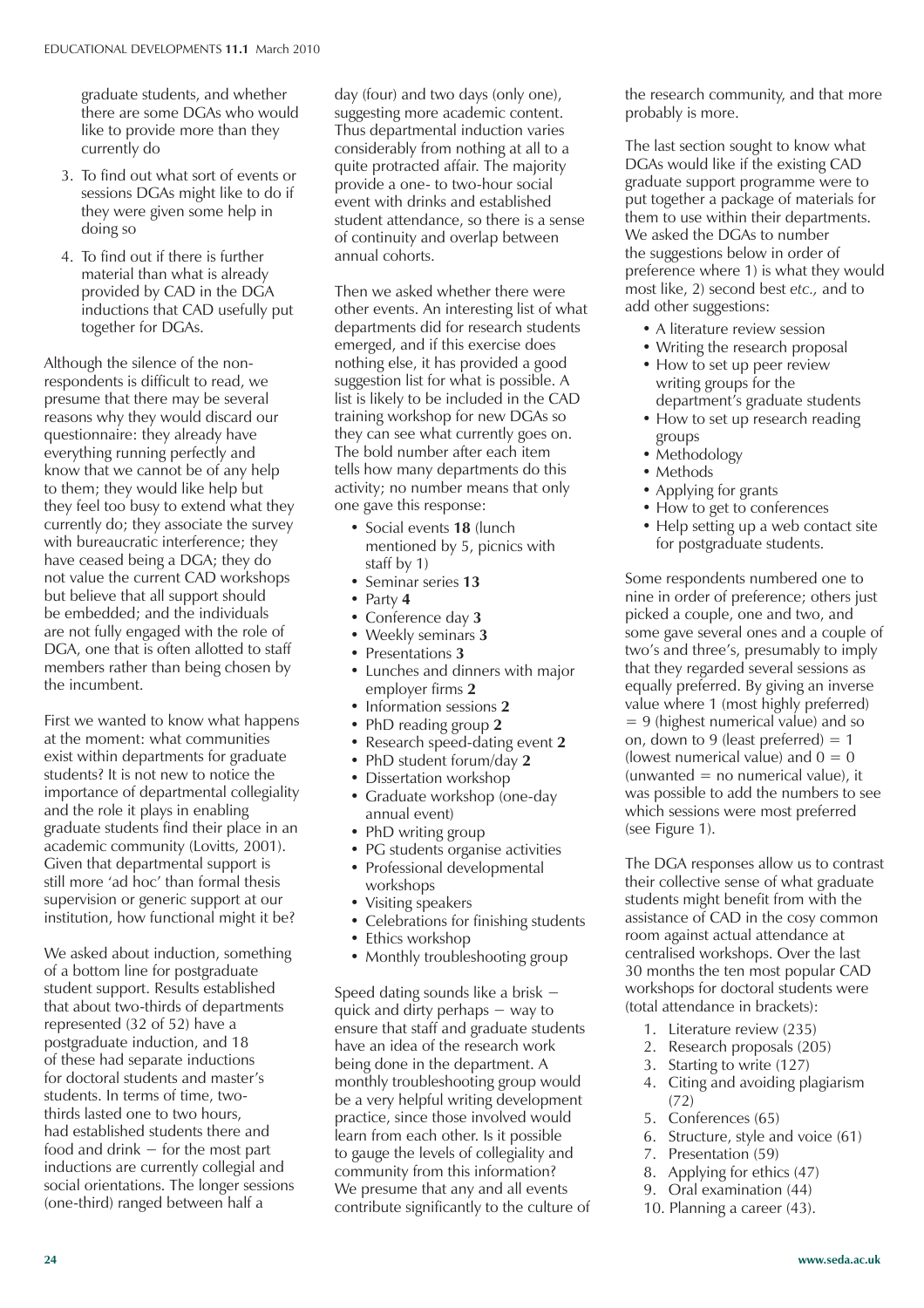Sessions on research methods have been poorly attended (27 over 30 months), falling below the top ten.

The DGA survey and our central data point to a problem with developing research method workshops at either departmental or central level. Candidates are keen to avail themselves of skills to help them complete the thesis as a project (they have to do a literature review, they have to submit a full research proposal, they have to undergo an oral exam *etc.*), but are less willing to attend sessions that strike at the heart of their intellectual endeavours, including research methods, identifying the core of their argument and thesis genres. A vexed question remains about research methods/methodology. Clearly, several DGAs think there is a place for such support but how best to do this is uncertain.

In theory all of our centralised offerings could be done in-house (if there were willing volunteers to teach and facilitate these). The response to the package of materials suggests that literature reviews and research proposals are the 'big two' issues − students voting with their feet coming to our sessions proves this.

Collegial support in areas of nurturing writing and reading groups that probably would work best in a cosy departmental common room provides an opportunity for CAD to fire these up and then rely on DGAs to keep them warm. Grant-writing is important in many disciplines and having DGAs organise sessions where staff can pass on their wisdom is probably more effective than generic sessions. Many departments encourage (or possibly coerce) students to present their work in progress to their peers, which again makes sense in a departmental setting.

#### **Discussion: what we learned**

The open-ended comments revealed DGAs as volunteer graduate event organisers experiencing some of the same frustrations as those of us for whom this is our day job: graduate students being too busy to turn up for workshops; running events on a shoe-string; and wanting students to take more initiative in building their own support networks. Some were quite hostile to the whole idea of generic support: 'I do not believe that a generic pack on any of these topics would be worth the paper they were printed on for our students.' Another DGA commented that generic materials provided by CAD on literature reviews and research methods were 'problematic' in their discipline and best taught within the department, but there were not enough staff to do this adequately.

Our intervention confirmed that on the whole our centralised offering is on the right track in terms of topics. Much more happens on the periphery than we realised and we will think about adapting ideas such as speeddating sessions and troubleshooting clinics in the centralised offerings. We have also realised that it does not



*Figure 1* DGAs' ranking of sessions they might want to see in their departments

have to be an either/or situation when it comes to graduate support. DGAs are potentially wonderful resources to both complement and supplement our efforts at the centre. It was heartening that the survey itself generated new contacts and made some DGAs realise our existence at the centre. Moreover, we learned that some larger departments and schools had multiple DGAs with responsibilities for different aspects of graduate study.

But DGAs come and go: once they have served their tour of duty the responsibilities pass on to the next incumbent. Also, not all departments are the same, some have very few graduate students to sustain a graduate community while others are so large that expecting DGAs to be going beyond the call of duty (even as exemplary academic citizens) when CAD offers workshops anyhow is unrealistic. One DGA in a department where plenty is already offered responded to the survey question about whether they would consider doing more: 'Possibly. Not too much more as these [workshops] can be time consuming to organise.' Another noted that while they would like to do more 'professional skills', the existing calendar was already packed. Some departments had large numbers of international students requiring targeted support while others had a dispersed graduate community making face-to-face sessions problematic. We also saw a reflection of our status in their eyes as colleagues. For example, one DGA saw our advising roles as providing 'information on why students succeed – summarising education literature I don't have time to read!' We had not thought of ourselves in this way before but on reflection it was not an unreasonable expectation.

To paraphrase Robert Hutchins, graduate academic support is a collection of formal and informal sessions connected by pizza and drinks. Graduate students at our institution are generally well served (if our sample is representative) with assistance in navigating themselves around the bewildering architecture of their host departments and more widely as members of the university's<br>graduate community. However, there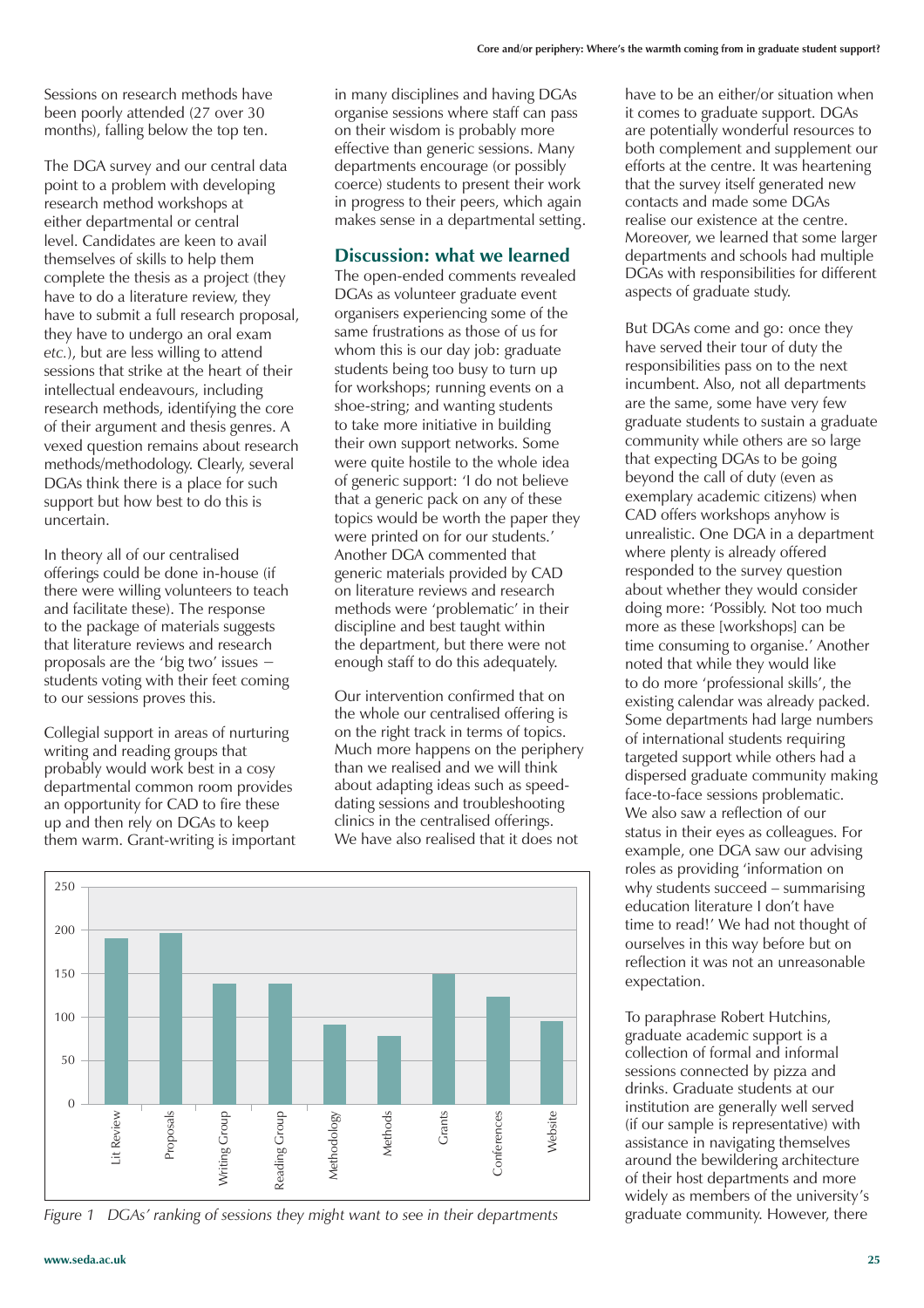are varying levels of ongoing support. In addition, there is a great deal of overlap. From conducting our survey we realised that a recently arrived international doctoral student might encounter in the space of a few weeks induction at a forum for students new to New Zealand, a departmental induction, a faculty one and finally a mandatory university one. That's a lot of pizza! There are dangers of over-induction − too much information too soon and possibly conflicting messages from different hosts. Nonetheless, having a Byzantine system may well suit the peculiarities of a university. Taking Hutchins's metaphor to a conclusion we can now

see our advising roles akin to heating engineers in departments as much as boiler-houses at the centre.

#### **References:**

HERO (1975) 'Opinions of activities concerned with University teaching/ learning: an analysis of questionnaire responses', University of Auckland: Auckland.

Lovitts, B. (2001) *Leaving the Ivory Tower: the cause and consequences of departure from doctoral study,* Lanham: Rowman and Littlefield.

Macfarlane, B. (2007) *The Academic Citizen: the virtue of service in university life,* Routledge: London.

Rhode, D. L. (2006) *In Pursuit of Knowledge: scholars, status, and academic culture,* Stanford University Press: Stanford.

*Ethics approval for this research was granted by the University of Auckland Ethics Committee, March 2008, reference number 2008/Q/006.*

**Dr Ian Brailsford** is the Academic Advisor, and **Dr Susan Carter** is the Doctoral Programme Coordinator, in the Centre for Academic Development at the University of Auckland, New Zealand.

## Ethnicity and Degree Attainment

**Mark Warnes, Jaki Lilly, and Berenice Rivera Macías, Anglia Ruskin University** 

When the Higher Education Academy (HEA)/Equality Challenge Unit (ECU) published their Ethnicity, Gender and Degree Attainment report in January 2008, they made it clear that students from minority ethnic backgrounds were structurally disadvantaged with regard to their outcomes from study. The research was sound and

*ëshowed that even after controlling for the majority of contributory factors, being from a minority ethnic group (except the* Other Black, Mixed *and* Other *groups) was still found to have a statistically significant and negative effect on degree attainment.'* (HEA/ECU, 2008: 2)

Our attendance at the associated HEA/ECU conference in January 2008 prompted the instigation of a project at our University to determine the nature and extent of the differences in attainment between the ethnic groups in our student population. Analysis of our HESA return for the 2006-2007 academic year showed categorically that students in the White British majority ethnic group outperformed almost all of the other groups. White British students achieved proportionately more Firsts and 2.1's, for example. Despite this, we found it hard to accept that ethnicity was the sole underlying cause for the differences in degree classification. If this was true, then we had to accept that our University was institutionally racist, a conclusion that (as with all HEIs) we strongly resist. Institutional racism is defined as:

*ëThe collective failure of an organisation to provide an appropriate and professional service to people because of their colour, culture, or ethnic origin. It can be seen or detected in processes, attitudes and behaviour which amount to discrimination through unwitting prejudice, ignorance, thoughtlessness and racist stereotyping which disadvantage minority ethnic people.í* (MacPherson, 1999, paragraph 6.34)

We looked again at the ethnic categories and realised that it was the way in which they were constructed that was the root of the problem. The HESA categories, drawn from the 2001 Census, conflate disparate groups resulting in meaningless collections of people for whom the only shared characteristic is skin colour, and it was these categorisations, rather than our University, that were, in fact, racist (*cf.* Fanon, 2008; Gillborn, 2008; Cousin, 2008).

The *Other White* category at our University, for example, contains students with 78 different nationalities. It is impossible to believe that such a diverse group could share any common characteristics (including ethnicity) other than the colour of their skin. Black and Minority Ethnic (BME) groups are similarly conflated, even more so, in fact, when the 'or… British' dimension is factored in. A student stating their ethnicity as Black or Black British-African, for instance, might either be a second generation British resident or might be newly arrived from their home country. The former will have grown up with British culture and passed through the British education system, which will have prepared them (to a greater or lesser extent) for engagement with the British higher education system. The latter will not have had the same educational or cultural experiences. While Black British-African students may have experienced institutional racism in primary, secondary and further education (and we are not suggesting that they will have), this is less likely to be the experience of African students schooled in Africa, whose relative disadvantage in the British HE system seems most logically to stem from unfamiliarity and lack of cultural capital (Bourdieu, 1986). To place these two students with very different experiences into one overarching group is to ignore the differences between them and equate two distinct forms of potential disadvantage (if any exists).

Furthermore, Africa is a continent comprised of 53 countries with widely diverse economies, languages, religions, and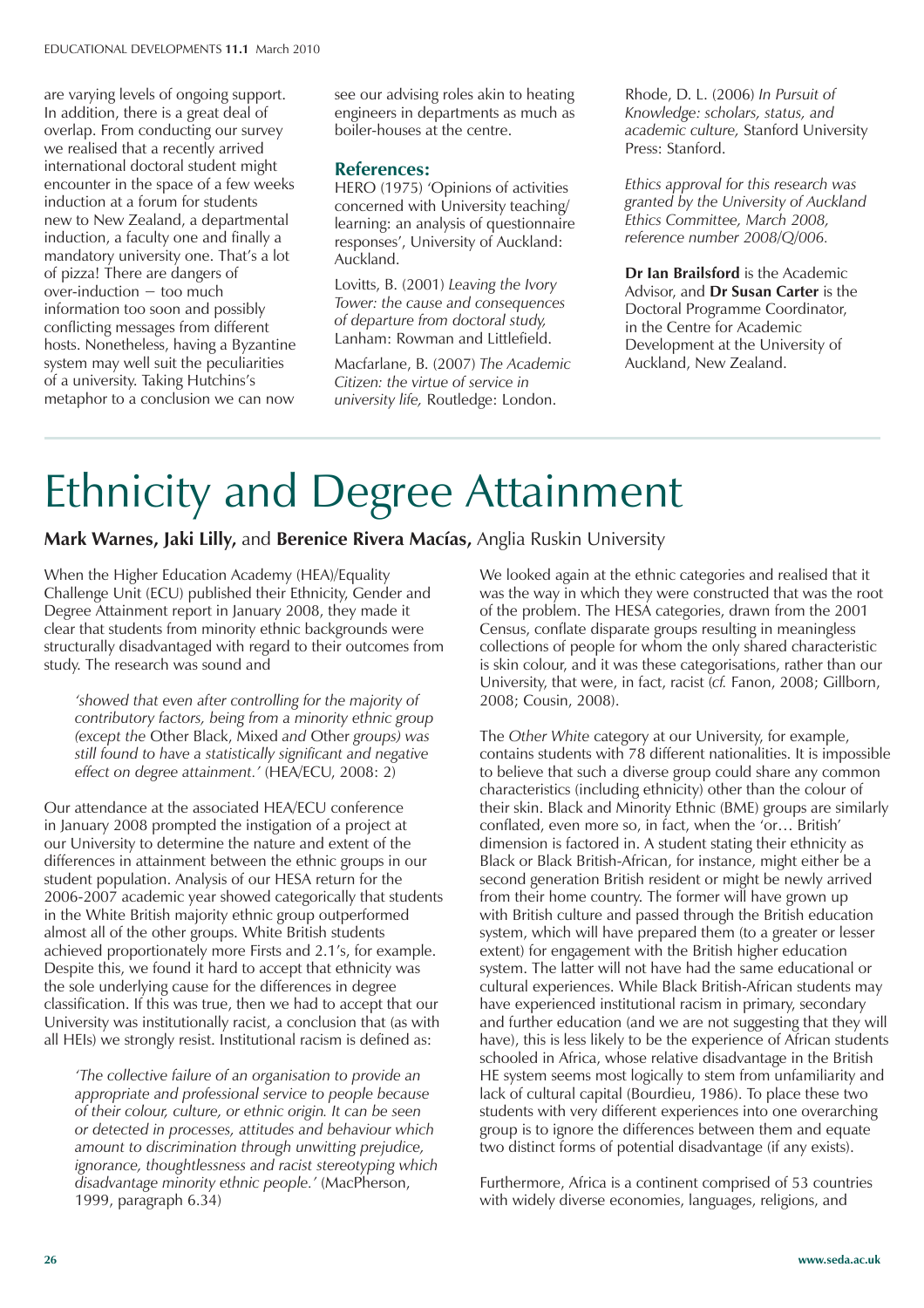cultures, yet the category of Black or Black British-African distils these differences into one homogeneous group, suggesting that all Africans share a common background. Students from the Indian subcontinent fare slightly better in terms of national differentiation within the Asian categories in that a distinction is made between people from India, Pakistan, and Bangladesh. India is the second most highly populated country after China, both of which have populations in excess of one billion, while Pakistan and Bangladesh each have populations below 200 million, thus making direct comparison between the experiences of the inhabitants of these countries pointless. In addition, once again, a distinction between British-born Asians and those from the home countries is absent.

The above argument illustrates the problems associated with categorisations of ethnicity which conflate disparate nationalities. However, the following two case studies illustrate the heterogeneity, in terms of ethnicity, of nationality itself.

At our Trinidad campus (n=1605) 98.8% of our students declared Trinidad and Tobago as their nationality, yet the campus is ethnically diverse with less than one-third (30.2%) describing their ethnicity as 'Black or Black British-Caribbean'. The other large ethnic groups at the Trinidad campus are 'Other Mixed background' (20%), 'Other Ethnic background' (15.1%), and 'Asian or Asian British-Indian' (9.4%). A further fifth of the student body (18.9%) refused to state their ethnicity (see Table 1).

|                                         | Count          | $\frac{0}{0}$ |
|-----------------------------------------|----------------|---------------|
| Black or Black British - Caribbean      | 484            | 30.2          |
| Other Mixed background                  | 321            | 20.0          |
| Information refused                     | 303            | 18.9          |
| Other Ethnic background                 | 242            | 15.1          |
| Asian or Asian British - Indian         | 150            | 9.4           |
| <b>Black or Black British - African</b> | 41             | 2.6           |
| Mixed - White and Black Caribbean       | 35             | 2.2           |
| Other Asian background                  | 9              | 0.6           |
| Other Black background                  | 8              | 0.5           |
| Other White background                  | 5              | 0.3           |
| Chinese                                 | $\overline{2}$ | 0.1           |
| Mixed White and Asian                   | $\overline{2}$ | 0.1           |
| White - British                         | 1              | 0.1           |
| Asian or Asian British - Bangladeshi    | 1              | 0.1           |
| Uncoded                                 | 1              | 0.1           |
| <b>Total</b>                            | 1605           |               |

*Table 1 Ethnic composition of students at the Trinidad campus*

In the second case, 210 of the 212 students who in 2006 declared their nationality as Filipino, placed themselves in 'Other' groups (see Table 2).

|                         | Count | $\%$ |
|-------------------------|-------|------|
| Other White background  |       | 0.5  |
| Other Black background  | 27    | 12.9 |
| Other Asian background  | 163   | 77.6 |
| Other Ethnic background | 19    | 9.0  |
| <b>Total</b>            | 210   |      |

*Table 2 Ethnic composition of students with Filipino nationality*

# Copyright

Copyright for all published material is held by SEDA unless stated otherwise.

Contributors may use their material elsewhere after publication without permission, but the following note should be added: 'First published in Educational Developments, issue number and date'. Permission is required for use by a third party.

The publishers have endeavoured to find the copyright holders of all material in this magazine. If we have infringed copyright, we shall be pleased, on being satisfied as to the owner's title, to pay an appropriate fee as if prior permission had been obtained.

Every effort has been made to ensure accuracy in all published material. However, the Editorial Committee and the publishers cannot accept any liability for any inaccuracy accepted in good faith from reputable sources.

Any opinions expressed are those of the authors.

These observations drew us to the conclusion that the HESA/ Census categorisations of ethnicity are based primarily on skin colour and not on any other shared characteristics and cannot, therefore, explain any differences in degree attainment between students.

We believe that research based on traditional categorisations of ethnicity form a tautological fallacy in that differences are observed between White and BME students and ethnicity is therefore assumed to be the cause of these differences. This mantra has been repeated so frequently, without challenge, that it has become accepted wisdom and as such it feeds into the discourse of Whiteness. This is equally true for BME proponents of equality as they are also operating within the White discourse (*cf.* Fanon, 2008; Gillborn, 2008; Cousin, 2008). An underlying assumption of the White discourse is that White is 'normal' and all non-White groups are 'othered' in a deficit model. This model results in an audit approach which seeks to calculate the nature and extent of difference in order to determine effective interventions to make BME groups 'normal' like the White majority ethnic group.

Whiteness, we suggest, is a threshold concept (Meyer and Land, 2003) in ethnicity. The notion of ethnicity can only be redefined when 'White' is fully perceived as just another (albeit majority) ethnic group. Indeed, it is only then that currently accepted classifications of ethnicity can be seen as racial (and therefore racist) rather than categorisations of ethnicity, and which should be replaced with more meaningful and relevant definitions.

Ethnicity cannot be inferred from skin colour and arbitrary national divisions and, in its present form, should not be used as a mechanism for stereotyping groups of people, particularly as an explanatory device for academic achievement. We note with interest the Office for National Statistics (ONS) publications concerning the development of questions regarding 'ethnic group' for the 2011 census. The ONS use a suite of questions in what they describe as the 'ethnicity, [national] identity, language and religion (EILR) topics' (ONS, 2008, p. 4).